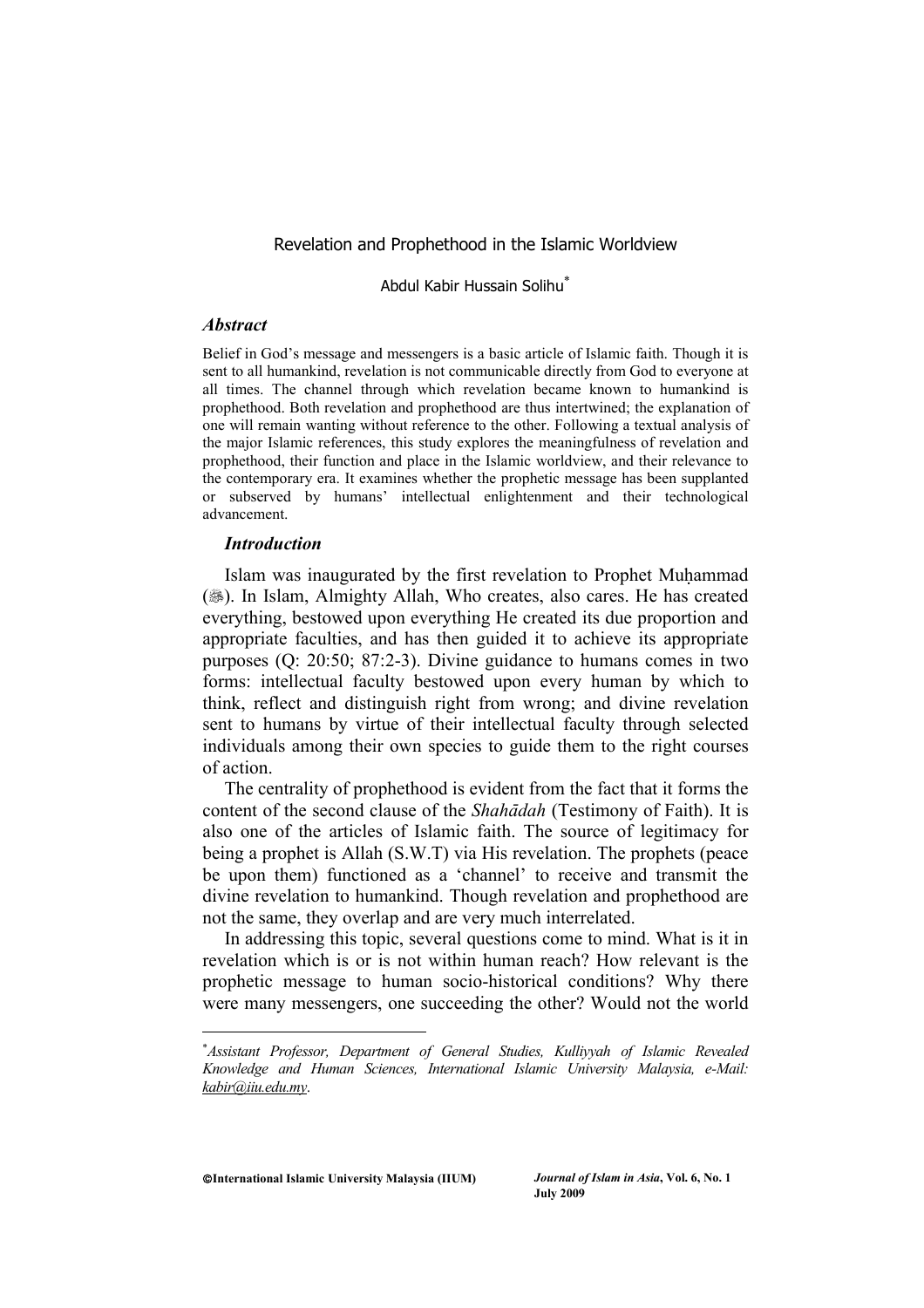be a better place to live, and would not human socio-historical problems be better solved if revelation continued and prophethood remained openended? These questions will be addressed in the light of the Islamic worldview (*ru'yat al-IslÉm lil-wujËd*<sup>1</sup> ), understood as "a metaphysical survey of the visible as well as the invisible worlds, including the perspective of life as a whole"<sup>2</sup> or as "a unified and comprehensive view of the world around us and man's place within it."3 Following a textual analysis of the major Islamic references, this study examines the meaningfulness of revelation and prophethood, their function and place in the Islamic worldview, and their relevance to the contemporary era. It aims to investigate whether the prophetic message has been supplanted or subserved by humans' intellectual enlightenment and their technological advancement.

#### *The Nature of Revelation and Prophethood*

*Wahy* (commonly translated into English as 'revelation') is a verbal noun, which conveys two basic meanings: *khaf* $\tilde{a}$ <sup>*'*</sup> (secrecy) and *sur*<sup>*'ah*</sup> (quickness). The Qur'ān uses it in this literal sense to convey a variety of meanings, each of which indicates the main underlying idea of inspiration or directing someone/something. It has been used to mean natural human inspiration (Q: 28:7), instinct or inspiration for animals (Q:16:68), a quick signal as a suggestion (Q: 19:11), whispering of the Devil (Q: 6:112, 121), and communication with angels (Q: 8:12) and with prophets (Q: 4:163-164). Technically, *wahy* refers exclusively to the revelation from God to His prophets concerning the fundamentals of belief and action. An alternative explanation would be the act by which God, having created the world, discloses Himself to His creation. It is a phenomenon whereby a supra-human, or supernatural, communication is transmitted from the divine to the human. Alternatively, it may be thought of as an epiphany of the divine order which presents itself to

<sup>1</sup> Syed Muhammad Naquib al-Attas, *Prolegomena to The Metaphysics of Islam: An Exposition of the Fundamental Elements of the Worldview of Islam* (Kuala Lumpur: International Institute of Islamic Thought and Civilization, reprint. 2001, 1995), p. 2.

<sup>&</sup>lt;sup>2</sup> Syed Muhammad Naquib al-Attas, "The Worldview of Islam: An Outline," in Sharifah Shifa Al-Attas (ed.), *Islam and the Challenge of Modernity: Historical and Contemporary Contexts* (Kuala Lumpur: International Institute of Islamic Thought and Civilization, 1996), p. 27.

<sup>&</sup>lt;sup>3</sup> Calvin G. Rand, "Two Meanings of Historicism in the Writings of Dilthey, Troeltsch, and Meineck," in *Journal of the History of Ideas*, vol. 25 (1964), p. 551.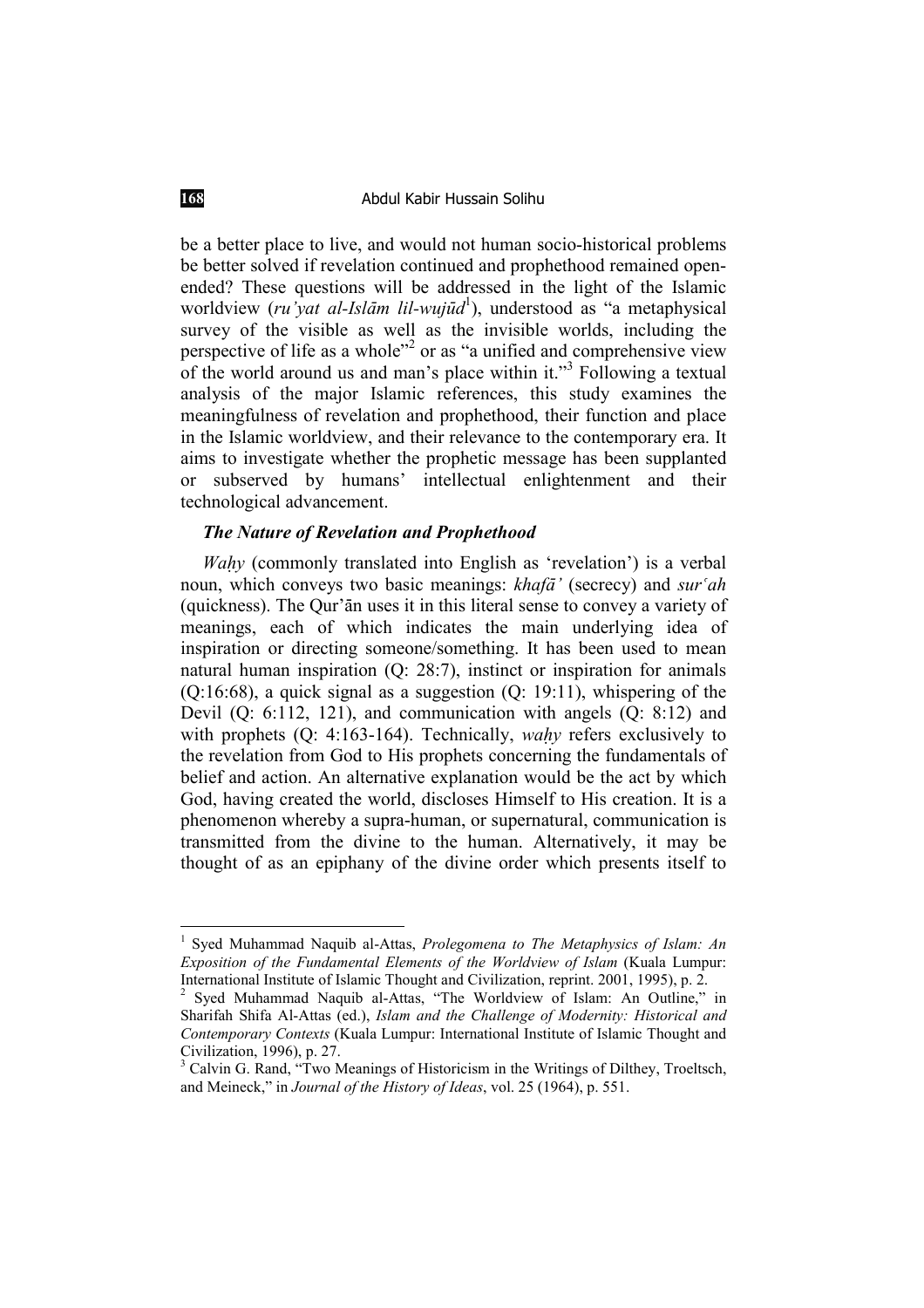human sight, hearing, sensibility and consciousness as an event out of the ordinary course.

God's revelation has been channeled through one of three forms: inspiration, or from behind a veil, or by sending an angel (Q: 42:51); it was never in the form of personal contact or incarnation. In the Islamic worldview, there has never been a time in history when God descended or made a radical transformation in His divine nature. When it relates to humankind, it is always a verbal communication, clothed in language, but that language is not quite the same as that of ordinary human speech; it has sublimity to it that is not usually within the compass of ordinary speech.<sup>5</sup>

Prophethood, on the other hand, is the English translation of the Arabic word *nubuwwah*. The Our'an uses the terms *nabi* and *rasul* several times, commonly translated into English as 'prophet' and 'messenger' respectively. Nabī refers to a prophet who gives news from God. *RasËl* generally refers to a human sent by God to mankind—although sometimes it is also applied to the angel of revelation, one who is sent by God to the prophets.<sup>6</sup> Traditionally, Muslim exegetes of the Qur'an have distinguished between both terms, saying that *nabī* means a divine envoy without a *sharī'ah*, and presumably without a revealed book, while *rasËl* means one with a *sharī'ah* and a revealed book. Modern Muslim scholars of the Qur'ān agree that *rasūl* signifies something weightier than *nabī*, for a *nabī* can be an auxiliary to a *rasūl*, as Prophet Hārūn was to Prophet Mūsā (Q: 19:51, 53); however, more than one *rasËl* can be jointly commissioned  $(Q: 36:13, 16).$ <sup>7</sup>

The prophetic experience has been described by Muslim theologians as something beyond ordinary experience. During his experience, a prophet's faculties are raised to acute heights; he is under the domination of a divine power which he cannot resist, and his innermost belief, all the

<sup>&</sup>lt;sup>4</sup> Mannā<sup>c</sup> al-Qaṭṭān, *Mabāḥith fī 'Ulūm al-Qur'ān* (Cairo: Maktabat Wahbah, 1997), p. 26-27; Thameem Ushama, "The Phenomenon of *Wahy," Muslim Education Quarterly*, vol. 22, no. 1 (2005), pp. 68-68.

<sup>5</sup> Yaqub Zaki, "The Concept of Revelation in Islam," *The Islamic Quarterly*, vol. 27 (1983), p. 72; Sir Nizamat Jung, "Thoughts on Revelation," *Islamic Culture*, vol. 11 (1937), p. 60; Ausaf Ali, "The Concept of Revelation and its Implications for Theological Ethics in Judaism, Christianity and Islam," *Hamdard Islamicus*, vol. 20, no. 3 (1997), p. 23.

<sup>6</sup> Fazlur Rahman, *Major Themes of the Qur'Én* (Minneapolis: Bibliotheca Islamica, 1994), p. 82.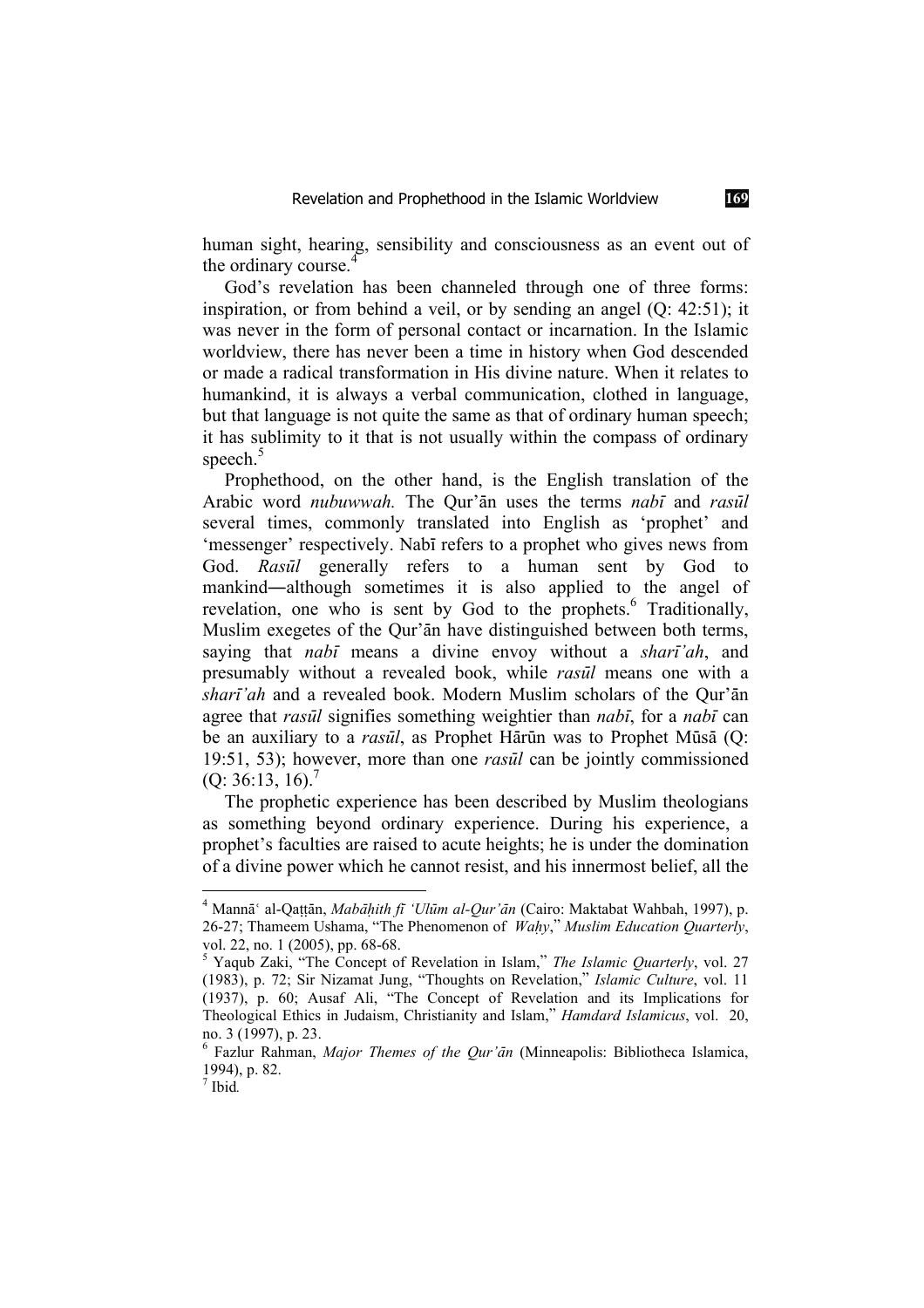while, is that the message of guidance and salvation has come directly from God as a 'revelation' and must be conveyed at once to his fellow beings.<sup>8</sup> According to Ibn Khaldūn (732–808/1332–1406), prophetic experience is essentially a kind of trance, a sudden leap from the human level of consciousness to that of the divine order. In this trance the ordinary human cognitive powers are drastically transformed so that the subject undergoing the experience becomes overwhelmed. This transformation is a momentary exchange between human consciousness and pure angelic consciousness, uninhibited by the mediation of the human body. As a result of this exchange or transformation, the subject becomes totally immersed in the spiritual medium of the angelic realm and becomes capable of perceiving and understanding the divine message. At the termination of the prophetic experience, the subject returns to the ordinary human condition. However, he does not lose or forget the experience and the perception he attained whilst in that higher realm. He retains them in an exceptionally vivid manner as if engraved on his heart. The prophet is then charged with communicating the content of his experience to the people rationally. This communication of divine guidance to the people is the very essence of the prophetic role.<sup>9</sup>

Once it becomes clear that a person is a true prophet of God, it follows that his message should be accepted. It is imprudent and illogical to accept a man as God's true prophet and yet not to believe in what he says and not follow what he orders. Undoubtedly, obedience to him in religious matters is obedience to God; conversely, disobedience to him is tantamount to disobedience to God, as stated in the Our' $\bar{a}$ n (4:64-65; 4:80).

The prophets were extraordinary men who shook people's consciences from a state of tradition-bound hypomoral placidity into one of alertness in which they could clearly see God as God and Satan as Satan.<sup>10</sup> They are distinguished by their superb moral characters. Even before receiving revelation, the prophets-to-be were recognizable as good and innocent persons, naturally averse to any reprehensible or sinful action. They were disposed to avoid and shun blameworthy actions, as if such actions were the negation of their very nature. Such

<sup>&</sup>lt;sup>8</sup> Jung, "Thoughts on Revelation," p. 61.<br><sup>9</sup> See Ibn Khaldūn, *The Muqaddimah: An Introduction to History*, trans. Franz Rosenthal (London: Routledge & Kegan Paul, 1986), vol. 1, pp. 184-185.<br><sup>10</sup> Fazlur Rahman, *Major Themes of the Qur'ān*, p. 80.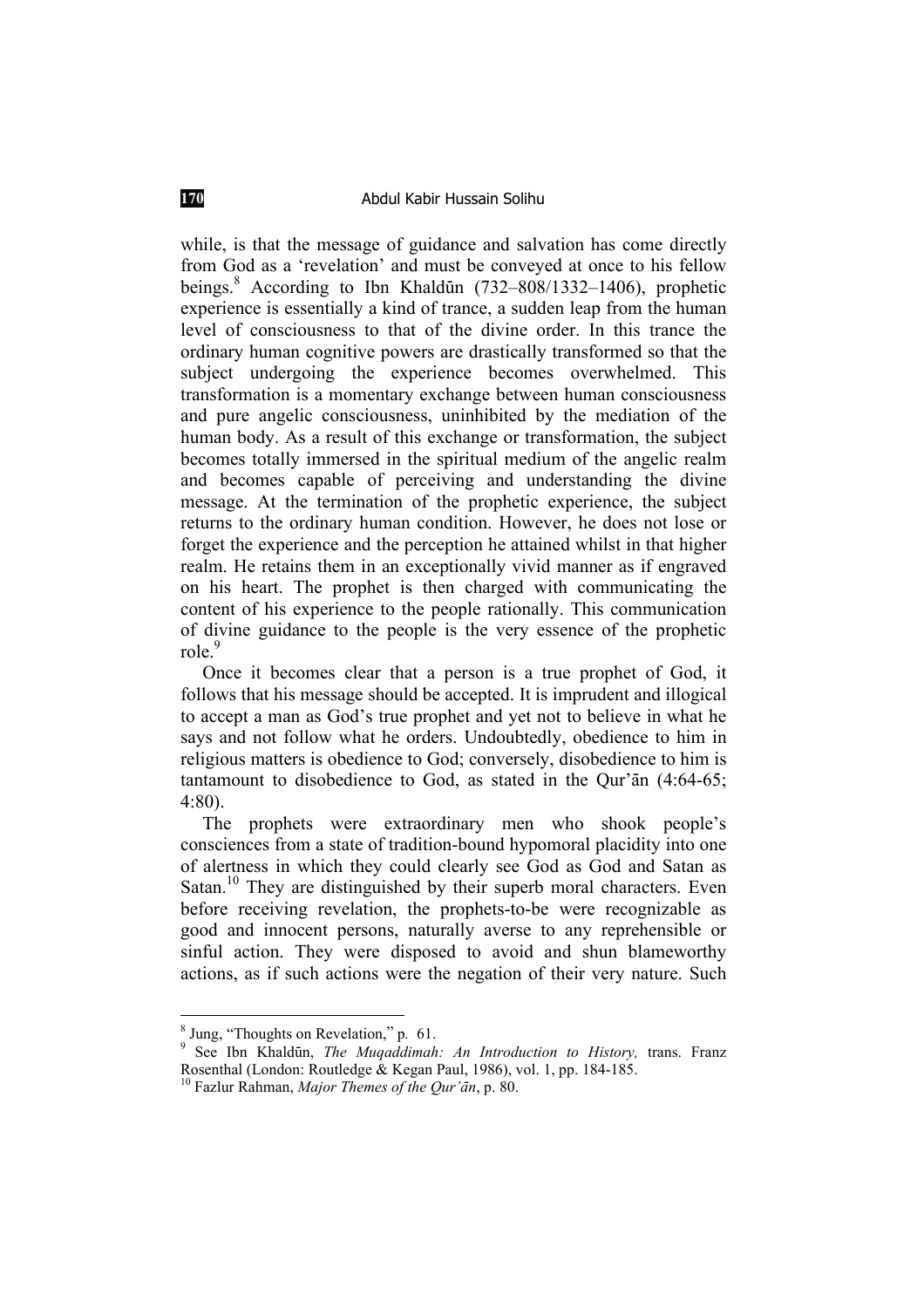dispositions were necessary for their souls to be capable of receiving revelation and of bearing the grand responsibility they were to undertake. According to Muslim theologians of the Sunni school of thought, there are six essential characteristics of Prophethood: truthfulness, trustworthiness, communication of God's commands, intelligence, infallibility, and lack of any mental or physical defect.<sup>11</sup>

As a special gift for chosen individuals, prophecy is ultimately a divine favour which cannot be acquired by sheer effort. The Qur'an states: "*Allah chooses messengers from angels and from men, for Allah is He Who hears and sees (all things)*<sup>"12</sup> (22:75; see also 6:124; 42:52). Prophet Muhammad's opponents disparaged his prophethood partly because he was underqualified in their view. They exclaimed disapprovingly *"Why was this Qur'an not sent down to some leading man in either of the two (chief) cities [of Makkah and Tā'if]?"* (43:31) *"'What! Has the Message been sent to him (of all persons) among us?'"*  $(38:8)$ . Muhammad  $(\circledast)$  had no conscious desire to become a prophet, nor did he make efforts to that end; rather his experience of revelation

was sudden, as stated in the Qur'ān: "*And you (Muhammad) had not expected that the Book would be inspired to you, but it is a mercy from your Lord"* (28:86). To de-naturalize prophecy, Imam al-Ghazali (450-505 AH/1058-1111) explains that prophecy is not a matter of pure chance to be given to everyone, nor is it attained by pure effort such that anyone who cares to apply himself may have it. But it is a divine favour bestowed on those whom God had prepared through their actions for the reception of revelation  $^{13}$ 

It must be added that in the Islamic worldview the status of prophethood is the highest position any human being can reach. No man rises above the status and rank of a prophet or messenger of God, who himself remains a creature and servant of God. The Our'an reiterates that the messengers of God cannot be more than humans.

<sup>11</sup> Ibn KhaldËn, *The Muqaddimah*, vol. 1, pp. 185-186; M. Fethullah Gulen, *Essentials of the Islamic Faith* (Fairfax, Va.: The Fountain, 2000), p. 206; also available online: http://fethullahgulen.org/a.page/books/essentials.of.the.islamic.faith/c155.html.

 $12$  The translation of Qur'anic verses in this study relies chiefly on Abdullah Yusuf Ali's work, with a few occasions where Shakir's, Asad's and Pickthall's translations are adopted.

<sup>&</sup>lt;sup>13</sup> Abū Hāmid al-Ghazālī, *Ma'ārij al-Oudus fī Madārij Ma'rifat al-Nafs*, 2<sup>nd</sup> ed. (Beirūt: Dār al-Āfāq al-Jadīdah, 1975), p. 130; see also Fazlur Rahman, *Prophecy in Islam: Philosophy and Orthodoxy* (Chicago: the University of Chicago Press, 1958), p. 96.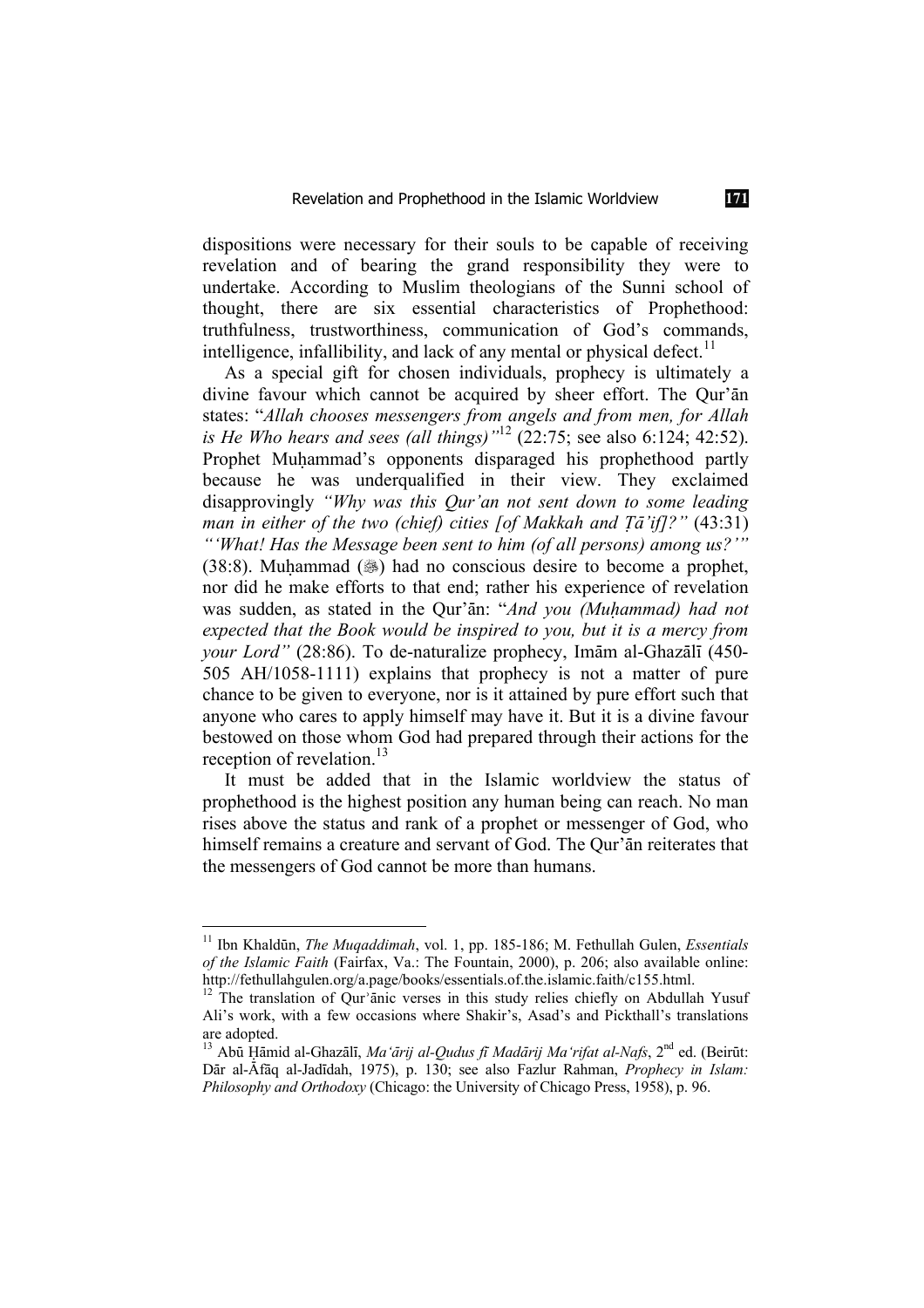It is not (possible) that a man to whom the Book, the Wisdom and the prophetic office are given should say to people: "Be my worshippers rather than Allah's;" on the contrary (He would say) "Be worshippers of Him Who is truly the Cherisher of all; for you have taught the Book and studied it earnestly." Nor would he instruct you to take angels and prophets for lords and patrons. (3:79-80; see also 21:7-8).

The humanity of the prophets has another practical implication. The Qur'an relates the argument put forward by the *kuffar* (those who are ungrateful to God/unbelievers) in which they disparaged the humanity of the messengers. They demanded that a messenger from God should be supernatural, akin in nature to the angels, or even that God should communicate with them directly (Q:17:90-93; 15:6-9; 25:21).

As guidance to humankind, revelations came to humans through the channel of their own species; otherwise, people would have taken the supernatural status of the messages as an excuse for not being able to implement the teachings of revelation. For the messengers to be approachable, they must be humanlike. Even if they were to be angels, as stipulated by the *kuffār*, they would have to be in human shape having human qualities, so that, by implementing the revelation practically, the messengers would demonstrate to people that humans are capable of living by its teachings (Q:6:8-9; 33:21; 60:4,6). In other words, the messengers of God are trained to be exemplars of decorum, dignity and integrity.

While the concepts of divine revelation and prophethood are common to the Abrahamic faiths, namely Judaism, Christianity and Islam—setting them apart from other world religions—it is these same concepts that make Islam unique among other Abrahamic faiths. Similar to the Arabic term, the Hebrew term '*navi'* or '*nabi'* (prophet) is widely thought to have originally meant 'one who is called' or 'speaker', 'spokesman of God', or 'proclaimer'.<sup>14</sup> As a concept, however, it acquires different characteristics in the Biblical context.

The designation 'prophecy' refers to one of the various forms of divination widely practiced in ancient Israel to gain information from the supernatural world in order to minimize the unpredictability and uncontrollability inherent in man's experience of the world.<sup>15</sup> In Judeo-

<sup>14</sup> David Edward Aune, *Prophecy in Early Christianity and the Ancient Mediterranean World* (Grand Rapids, MI: Wm. B. Eerdmans Publishing, 1991), p. 83; David J. Zucker, *Israel's Prophets: An Introduction for Christians and Jews* (New York: Paulist Press, 1994), p. 15. 15 Aune, *Prophecy in Early Christianity*, p. 82.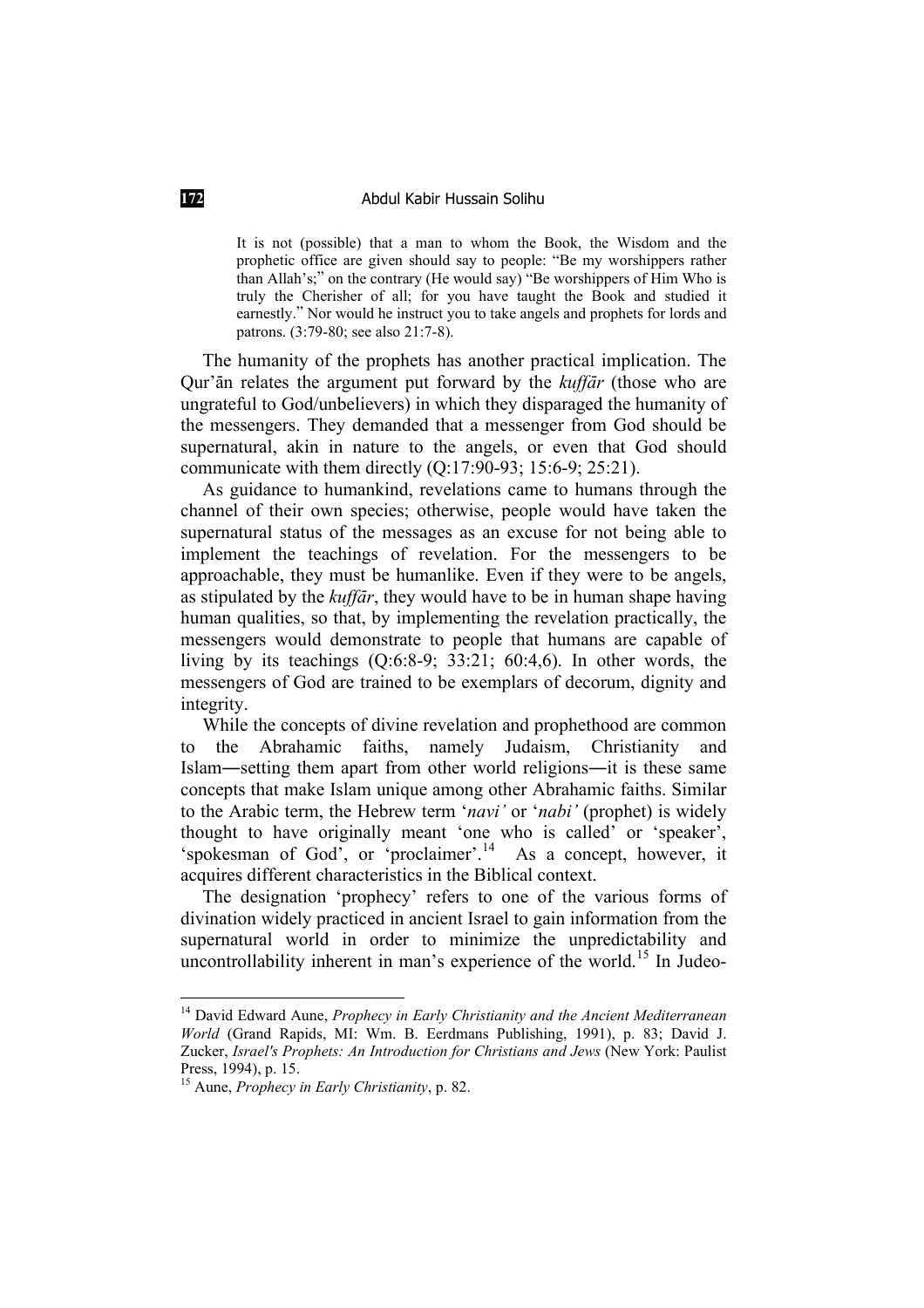Christian tradition, prophets were primarily regarded as predictors of the future and as miracle workers. As predictors of the future, they were considered to be divinely inspired spokesmen of God or the God of Israel. Their predictions were thought to consist primarily of enigmatic descriptions of events that would unfold in the future, to herald the fulfillment of the ancient oracles and to foretell impending events.<sup>16</sup> Prophetic speech is based on the revelatory trance experience, when an external supernatural being or power is believed to have taken control of a person or when the soul is believed to have left the body and experienced visions and hallucinations of various kinds. The revelatory trance or 'ecstasy', as noted in the Jewish experience of revelation and prophecy, can come naturally or can be induced through the rhythmical beat of music, dancing, group excitement, self-flagellation or by the use of hallucinogens. Partly due to this variety of revelatory trance, the behavior of prophets was sometimes described as 'drunkenness' and 'madness'.<sup>17</sup>

In contrast, the Qur'anic conception of prophethood has nothing to do with prophesying in the sense of predicting the future. In Islam, a prophet is one who is charged to bring the news of and from the *ghayb* (unseen), the content of which may relate to the past, present or future.<sup>18</sup> Claiming independent knowledge of the future or of the *ghayb* in general is categorically condemned in the Qur'an  $(6:50, 59; 7:188; 11:31; 27:65;$ 72:26-27) and is not part of the functions of prophets.<sup>19</sup>

# *The Proofs of the prophets*

Central to the concept of prophethood is the phenomenon of miracles. Known in Arabic as '*mu'jizah'* or in Qur'ānic terms as '*āyah*' (sign) or *bayyinah* (evidence), a miracle refers to that which proved the truthfulness of the person who said he was a prophet. It is a deed performed by a prophet, by God's permission (Q: 13:38; 40:78), in order to demonstrate the truth of his claim to prophethood. The proof constituted by the miracle is without any doubt an indication of a prophet's relationship with the source of revelation, the Creator of being.

<sup>&</sup>lt;sup>16</sup> Ibid., pp. 83-86, 153; Zucker, *Israel's Prophets*, p. 7.<br><sup>17</sup> Aune, *Prophecy in Early Christianity*, pp. 86-87.<br><sup>18</sup> Toshihiko Izutsu, *God and Man in the Qur'an: Semantics of the Qur'anic <i>Weltanschauung* (Kuala Lu <sup>19</sup> For a descriptive, comparative study of the concept of 'prophecy' in Judaism and

Islam, see Fred Miller, "Prophecy in Judaism and Islam," *Islamic Studies,* vol. 17, no. 1 (1978), pp. 27-44.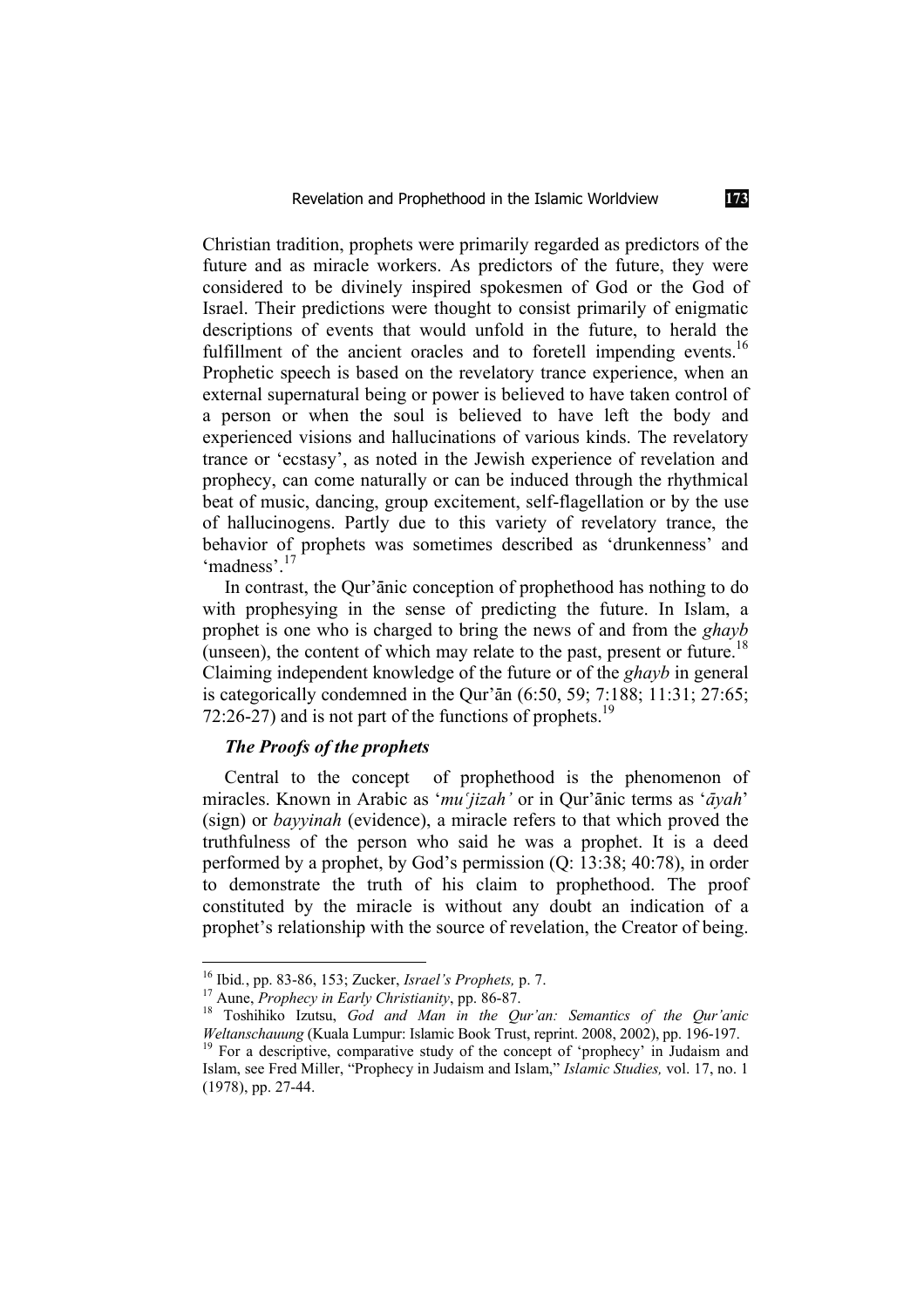One who claims to be on a mission from God and to be in contact with the transcendental and supernatural must perform a deed that transcends the confines of nature, so that it would serve as his letter of credentials from the Creator and confirm his claim to be in contact with revelation. Just as the form of the entire scheme of being is a clear proof of the existence of God and His primordial unity, the miracle is a clear and manifest proof of the relationship of the prophet with the source of revelation.<sup>20</sup>

The Qur'an describes and explicitly endorses the miracles of many of the prophets, such as those brought by Nūḥ, Ibrāhīm, Lūṭ, Sāliḥ, Mūsā and 'Isa (peace be upon them). However, since all previous prophets were sent to their own nations, their miracles were related to the widespread arts or crafts of their time. The miracles would come in areas that were in each age the object of special attention, so that those specialized in each area might know that the thing in question was beyond the limits of human capacity. For example, since at the time of Moses sorcery enjoyed great prestige in Egypt, God Almighty caused his staff to change into a snake and swallow those of the sorcerers. At the time of Jesus it was the healing arts that enjoyed great prestige; thus most of his miracles involved healing. As for Prophet Muhammad (.), since his prophethood is universal and he is the last prophet, his miracles are very diverse and connected with nearly all aspects of creation.<sup>21</sup>

The final miracle is an immortal miracle, sent as a Book in order to have the quality suitable to the Seal of Prophethood: the Last Messenger with the everlasting miracle. As history evolves and science and civilization progress, some of the wonders of the Qur'an which were not clear before or were not possible to know have come to light. Although many of the early prophets (peace be upon them) had brought heavenly Books, the basis of their miracles was different from their Books. By contrast, the Our'an is proffered as the grand miracle of Muhammad's prophethood. It stands as both divine revelation and the miraculous proof of that revelation. As Ibn Khaldūn explains, the Qur'an "is its own proof....It is the clearest proof that can be because it unites in itself both the proof and what is to be proved."<sup>22</sup> On these dual functions of the Qur'an, the Prophet (38) says: "Every Prophet was given miracles

<sup>20</sup> Ibn KhaldËn, *The Muqaddimah,* pp. 188-192; Lari, *The Seal of the Prophets and His Message*, p. 36-37.<br><sup>21</sup> Gullen, *Essentials of the Islamic Faith*, p. 226.<br><sup>22</sup> Ibn Khaldūn, *The Muqaddimah*, p. 192.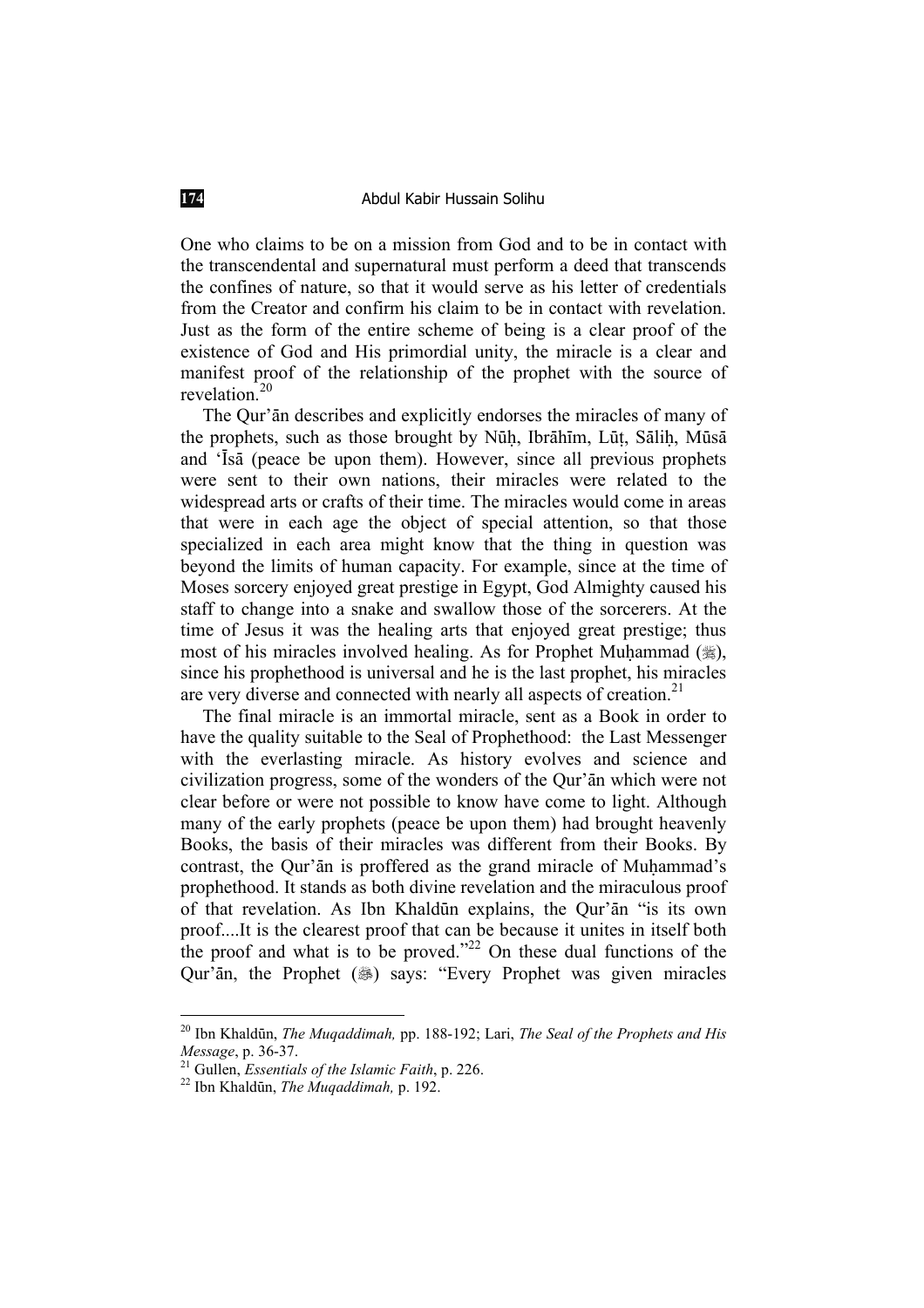because of which people believed, but what I have been given, is divine Inspiration (the Our'an) which Allah has revealed to me. So I hope that my followers will outnumber the followers of the other prophets on the Day of Resurrection.<sup>"23</sup> No other revealed book is described in the Qur'an as a miracle in this way except the Qur'an itself. It follows that not all embodiments of revelation are miracles, even though the event of revelation is itself a kind of miracle.<sup>24</sup>

It remains to be addressed why there should be revelation in the first place and what it is in revelation that is or is not accessible to human reason. The following section will explore the necessity of revelation and the roles it could partake in human socio-historical contexts.

## *Revelation and Human Ultimate Concerns*

Humankind is faced with broad questions of "life understanding". These questions are lifelong concerns, some of which are sources of great expectation while others are sources of anxiety. They involve fundamental matters, expressed in the form of queries: How did the universe come into existence? Did it have a beginning and will it have an end? How was it that we humans came about here on earth? Does life have a purpose? If it does, what can give meaning to my life? Does my daily conduct matter in the long run? What happens to me after my death? What is good and what is bad and how can I know them? How should I treat others? How can I know?<sup>25</sup>

Humankind needs means that will provide, with certainty and clarity, satisfactory answers to such questions which concern their ultimate welfare. There is no doubt that science has broadened human horizons as far as knowledge of the natural world is concerned. However, it has not resolved most of the fundamental questions faced by man. It has been pointed out that the universe, about which science is making constant discoveries, is today the most mysterious issue in the entire history of intellectual thought, and although our present knowledge of nature is

<sup>&</sup>lt;sup>23</sup> Muhammad ibn Ismā'īl al-Bukhārī, *Sahīh al-Bukhārī, Arabic-English*, trans. Muhammad Muhsin Khān (Lahore: Kazi Publications, 1983), the Book of Virtue of the Qur'an, Chapter: How the Divine Inspiration Used to be revealed, vol. 6, p. 474; Abū al-Husayn Muslim ibn al-Hajāj, *Sahīh Muslim*, trans. ʿAbdul Hamīd Siddīqī (Beirūt: Dār al-ʿArabiyyah, 1972), The Book of Faith, Chapter: The Prophethood of our Apostle Muḥammad, vol. 1, p. 90.<br><sup>24</sup> Fazlur Rahman, *Major Themes of the Qur'ān*, p. 104.

<sup>&</sup>lt;sup>25</sup> Ibrahim Husain, "The Prophethood in Islam," *al-Ittihād*, vol. 19, no. 1 (January-March 1982), p. 5.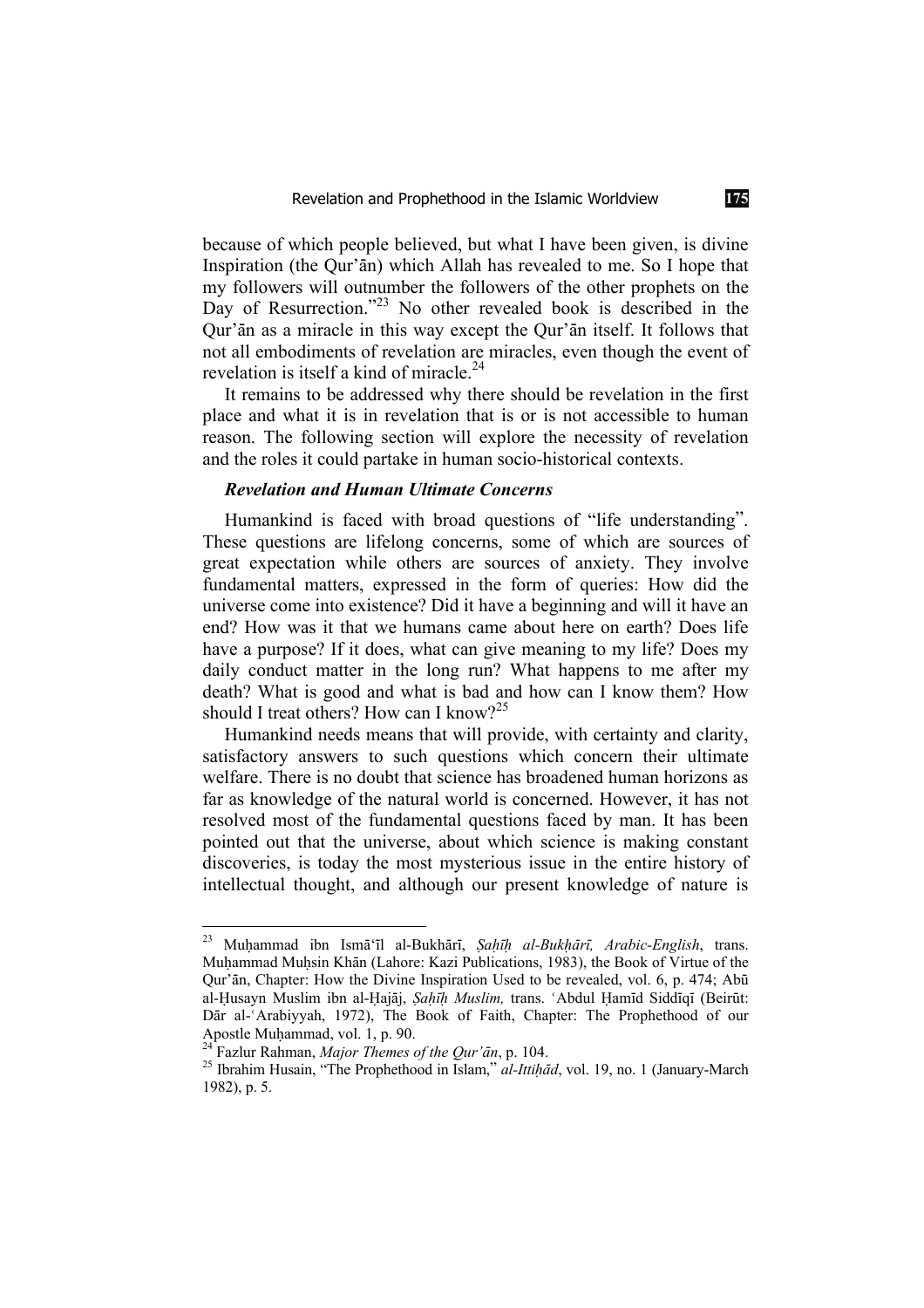much richer than in any previous epoch, even this is insufficient because, no matter where we turn, we are faced with ambiguities and contradictions.<sup>26</sup>

Attempts by material science to discover the secrets of life have been such pathetic failures that they leave us with more doubt than ever before. We are curious to know about our destiny. As we resort to science for the right, ultimate answer, we are left with more questions and doubts. If the reality of life is to remain unknown, how are we ever to function satisfactorily as individuals and as communities? This state of affairs is indeed a proof that man is badly in need of revelation from an external source.<sup>27</sup>

Some of the questions that have occupied human minds from time immemorial, as indicated above, are more important than others; and some are more easily discoverable by human reason than others. The entire range of human concerns that might call for external intervention may be classified into three ascending categories of importance: what human reason can generally discover/solve; what human reason can discover/solve but may err; and what falls beyond the human rational ambit.

To relate revelation to the first category, we must first acknowledge that humans are endowed with enormous potentialities to help them adapt to the environment and the world in which they live. Almost every newborn child arrives in the world with eyes to see, ears to hear, a nose to smell and breathe, hands to touch, feet to walk and a mind to think. By the power of reason humans have acquired an important, a unique and strategic position in the cosmos. With the assistance of these faculties humans have come out with a modus vivendi to answer or solve some of those questions. To be kind to one's parents, not to kill an innocent soul, to give a hand to those in need are among the things about which unassisted reason can be very illuminative. Regarding the first category, the function of revelation is then *to confirm* rational dictates.<sup>28</sup>

It is a well established axiom in Islam that revelation and reason cannot contradict one another. Since both ultimately emanate from the

<sup>&</sup>lt;sup>26</sup> See Maulana Wahiduddin Khan, *God Arises: Evidence of God in Nature and in Science* (New Delhi: Maktaba al-Risala, 1987), p. 145.

<sup>&</sup>lt;sup>27</sup> Abū al-Hasan al-Māwardī, *A'lām al-Nubuwwah*, (ed.) Khalid 'Abd al-Raḥman al-<sup>'</sup>Ak (Beirūt: Dār al-Nafā'is, 1994), pp. 65-66; Khan, *God Arises: Evidence of God in Nature and in Science*, pp. 144-146.<br><sup>28</sup> Abū al-Hasan al-Māwardī, *A'lām al-Nubuwwah* (Beirūt: Dār al-Kitāb al-ʿArabī,

<sup>1987),</sup> p. 51.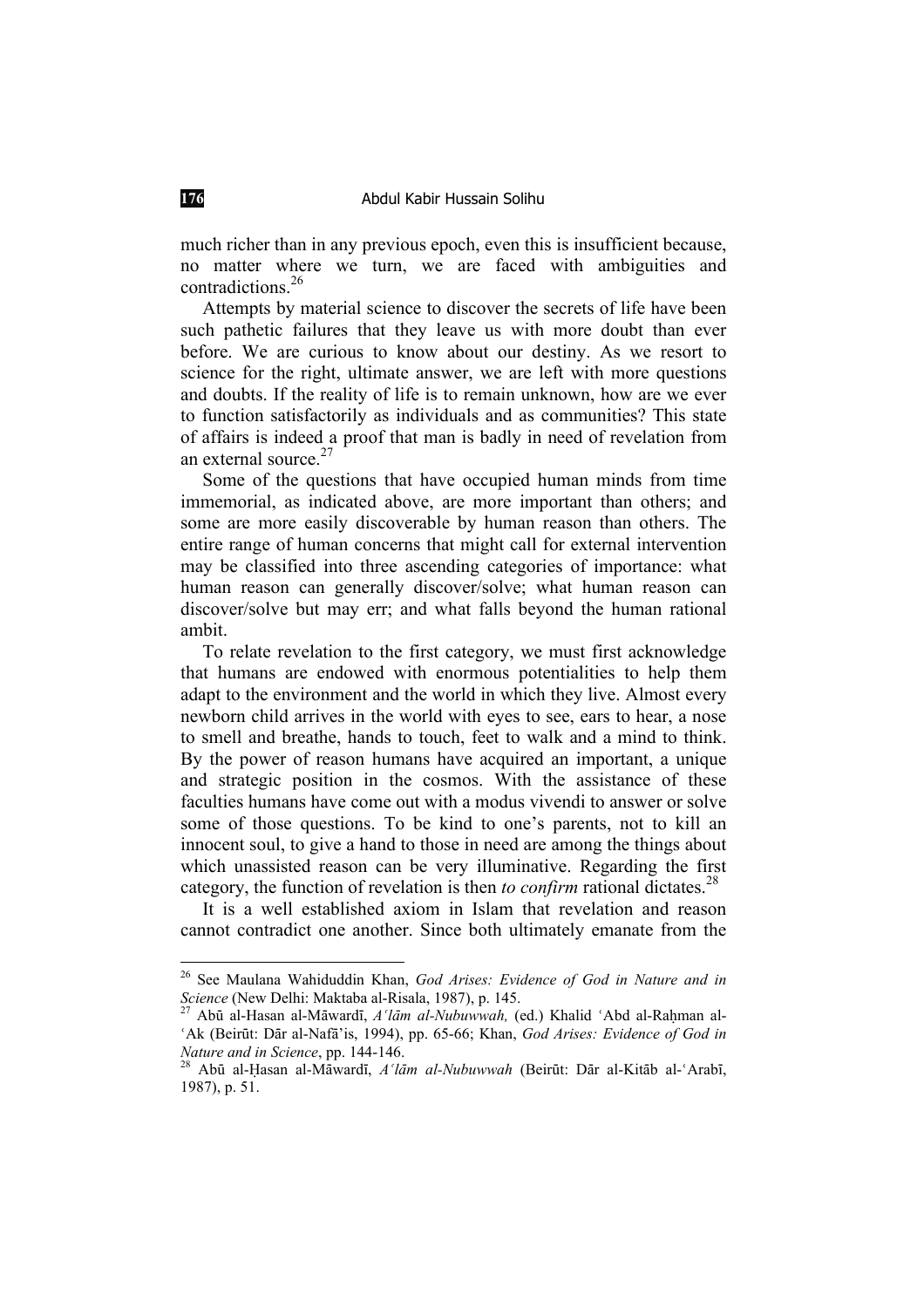same source, Allāh, the Almighty—revelation being the Word through which God is known, and reason being a God-given faculty or *fitrah*<sup>29</sup> (innate disposition)  $(Q:30:30)$  that can acquire knowledge of God—they complement one another. That is why Imam al-Ghazali states that "*al*shar' 'aql min khārij wa-al-'aql shar' min dākhil" (revelation is reason from without, and reason is revelation from within).<sup>30</sup>

Regarding the second category of human concerns—i.e., what human reason can discover/solve, but about which it may also err--it is to be noted that different people have come out with different answers at different ages. At certain points of time, people fell short of reaching the right solutions. However, their successors provided better solutions to the same problems/concerns, only to be succeeded by subsequent generations who attempted to deconstruct the previous solutions altogether. What makes a meaningful life, what constitutes happiness, and how to lead a happy life are matters to which different people have responded differently.

There is no doubt that human socio-history poses various challenges in the course of its evolution. A behaviour popular in one period may be condemned in another period, which, in its turn, may be superseded by subsequent novelties in other periods. In such an historical context, where truth may get overwhelmed by falsehood and where fact and fiction are mixed and equally celebrated, there must be guidance from without to show us the right path.

The guiding force cannot solely sprout from or develop within human faculties. True, the human thinking faculty has attained a high degree of intellectual power and maturity. But its conclusions are all relative, not absolute; and it is not capable of solving all the problems it has spawned. While man's technological capacities are likely to increase in the future, we must also accept that the difficulties and problems with which he will be faced will also increase and grow more complex, just as his present problems are greater than those that confronted him in the past.<sup>31</sup>

Social cohesion cannot be assured simply by a high standard of technology or education, or by the existence of highly developed disciplinary mechanism. Modern technology has failed to curb our social problems. While some develop new systems to curb or detect a

<sup>&</sup>lt;sup>29</sup> Al-Ghazālī, *Ma'ārij al-Qudus, p. 58.*<br><sup>30</sup> Ibid., pp. 57-58.<br><sup>31</sup> Sayyid Mujtaba Musavi Lari, *The Seal of the Prophets and His Message: Lessons on Islamic Doctrine*, trans. Hamid Algar (Potomac MD: Islamic Foundation Center, 1989), pp. 10, 19.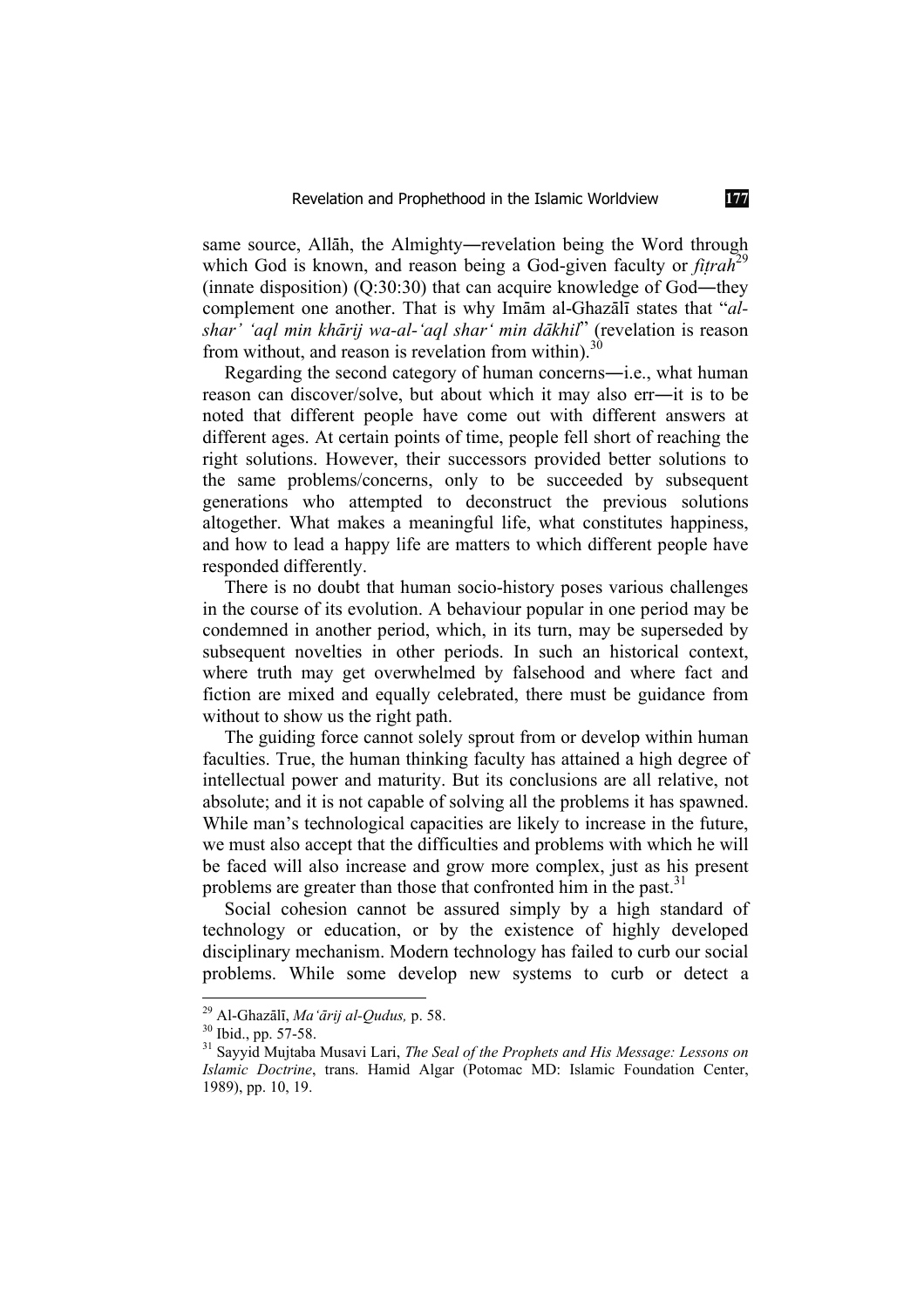particular crime, others work out ways of manipulating the system to escape detection; and to crown it all, others are advancing the very system for a more sophisticated crime. Like an unending succession of waves, the circle of social maladies continues unabated. Though it brings prosperity to man in some respects, modern technology is not the saviour of all our human problems, particularly the social ones.

Following a breach of privacy of a Malaysian MP by unidentified persons, it was widely acknowledged that with advances of technology, everyone is at risk of falling victim to invasion of privacy and that the existing laws are inadequate for dealing with such transgressions. The Malaysian Bar Council admitted that "[t]hose who abuse the technology can get away with their crime easily, and existing laws are too general or lenient."32

Similarly, in 1889 Britain, one of the highly developed countries in science and technology, was proud of its prison management system. A significant reduction in the prisoner population of England and Wales was attributed to "the application of the methods of civilization to the treatment of the criminal population."<sup>33</sup> As the pace of civilization proceeds unabated and modern man continues to rely more and more on its civilizational mechanisms at the expense of divine teachings, the prisoner population grows in the same proportion. Today an influx of offenders has overcrowded Britain's large, 'magnificent' prisons. According to recent statistics, 143 people per 100,000 in Britain are in prison. With its civilization, British jails today are declared "absolutely full" for the first time in history, rising above the critical 82,000 mark.<sup>34</sup> To tackle the problem, the government has resorted to several solutions (or is planning to do so). This includes early release of prisoners, jailing only the most dangerous villains, opening more jails, evicting prison officers from their (State-owned) homes and moving convicts into them, and sending foreign offenders home early. Still, the prison population is

<sup>&</sup>lt;sup>32</sup> "Need for Tougher Laws against Invasion of Privacy," *The Star*, Sunday 22 February 2009, pp. 1, 14.

<sup>&</sup>lt;sup>33</sup> "British Prison Reform; Great Improvement in Recent Years. The Prison System a Strong, Well-Managed Machine–Local and Convict Prisons," *The New York Times*, page 2, August 12, 1889.

<sup>&</sup>lt;sup>34</sup> "Thousands of Criminals to be Freed as Jails are Declared 'Absolutely Full' for First Time in History," *Daily Mail*, February 22, 2008; Prison ships: an answer to overcrowded jails? *BBC Dorset*, retrieved March 29, 2008 from:

http://www.bbc.co.uk/dorset/content/articles/2007/01/29/portland\_prison\_ship\_feature.shtml.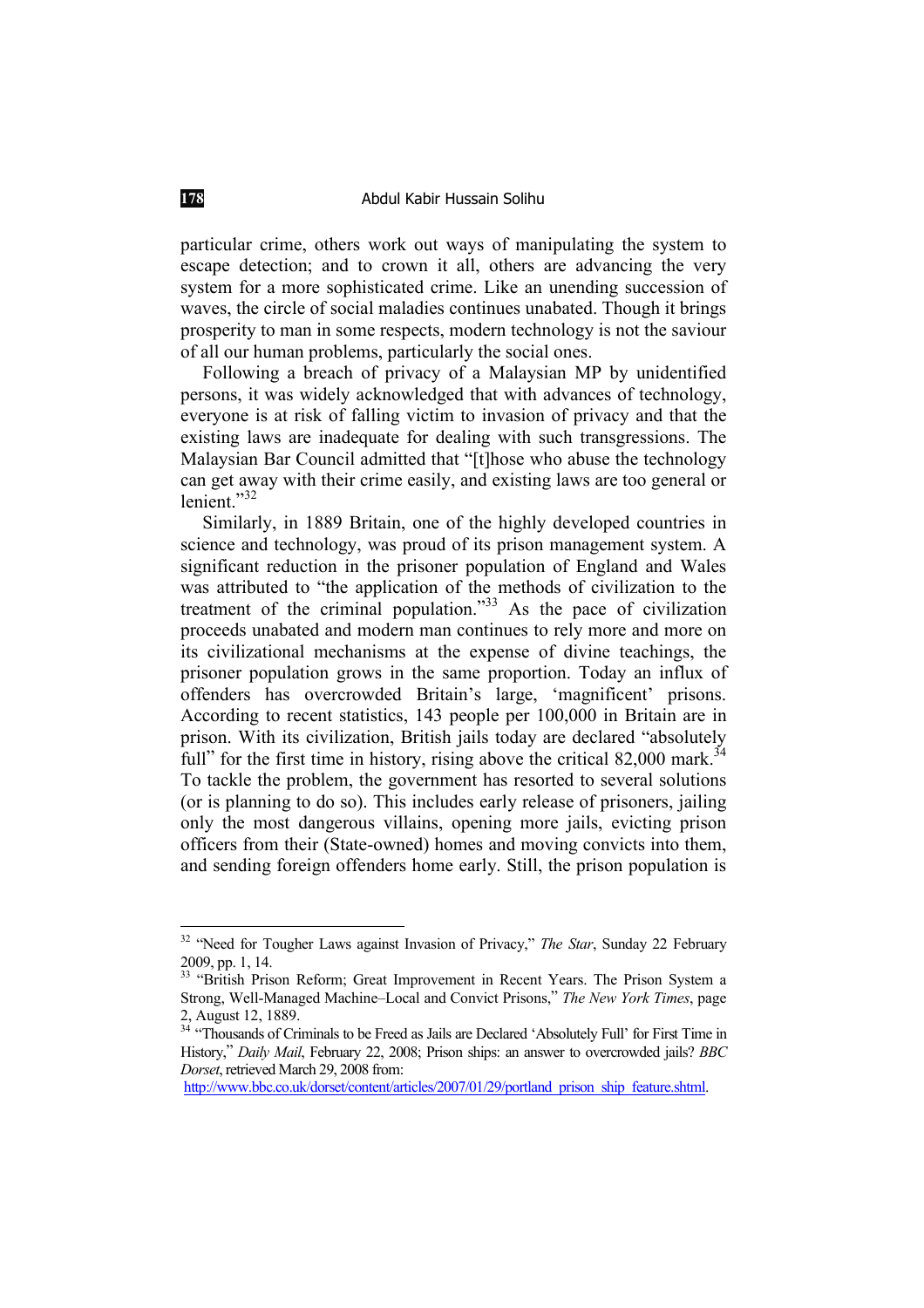already outstripping all projected gains from such policies.<sup>35</sup> Jails are being built not only on land but also on sea. The British government has considered the prison ship, accepting that floating jails could help solve the problem of overflowing cells.<sup>36</sup> Flattered by his scientific progress, modern man may, in the near future, consider prisons in space.

The guiding force cannot be solely based on human-made laws. If everyone was left alone in the world with his own hopes, everyone would judge on the basis of his own temperament; he would do whatever he found pleasing and comfortable to his inclinations and interests, no matter how harmful it might be to others. The result would be a clash of desires and interests, leading to the severance of individual and social relations and unending corruption and anarchy.

The ultimate guidance must thus be transcendental in nature. One of the missions of the prophets, as attested to in the Qur' $\bar{a}$ n (2:213), is to bring people of different strata and ideologies to good terms and end their disputes. Addressing himself to the inadequacies of various schools of thought on human advancement and welfare, Jean-Jacques Rousseau (1712-1778) makes the following remarks in his book *The Social Contract*:

In order to discover the rules of society best suited to nations, a superior intelligence beholding all the passions of men without experiencing any of them would be needed. This intelligence would have to be wholly unrelated to our nature, while knowing it through and through; its happiness would have to be independent of us, and yet ready to occupy itself with ours.<sup>37</sup>

From this account, revelation came to *guide* humans and show them the right course of action through the example of prophets' behavior. It brings a complete code of conduct useful for personal, inter-personal and societal relations.

There is still a third category of questions which transcend human rationality. This includes metaphysical and eschatological questions. The

<sup>35</sup> Ibid*.* 36 "Is this the first prison ship?" *The Sun,* retrieved March 29, 2008, from

http://www.thesun.co.uk/sol/homepage/news/article68964.ece; "Prison Ship Sought as Crowding Crisis Grows" *Times Online*, retrieved March 29, 2008, from

http://www.timesonline.co.uk/tol/news/uk/article608134.ece#cid=OTC-

RSS&attr=Britain; Bryan Finoki, "Floating Prisons, and Other Miniature Prefabricated Islands of Carceral Territoriality," retrieved March 29, 2008, from

http://subtopia.blogspot.com/2008/01/floating-prisons-and-other-miniature.html. 37 Jean-Jacques Rousseau, *The Social Contract and Discourses*, trans. G. D. H. Cole

<sup>(</sup>New York : E. P. Dutton, 1950), p. 37.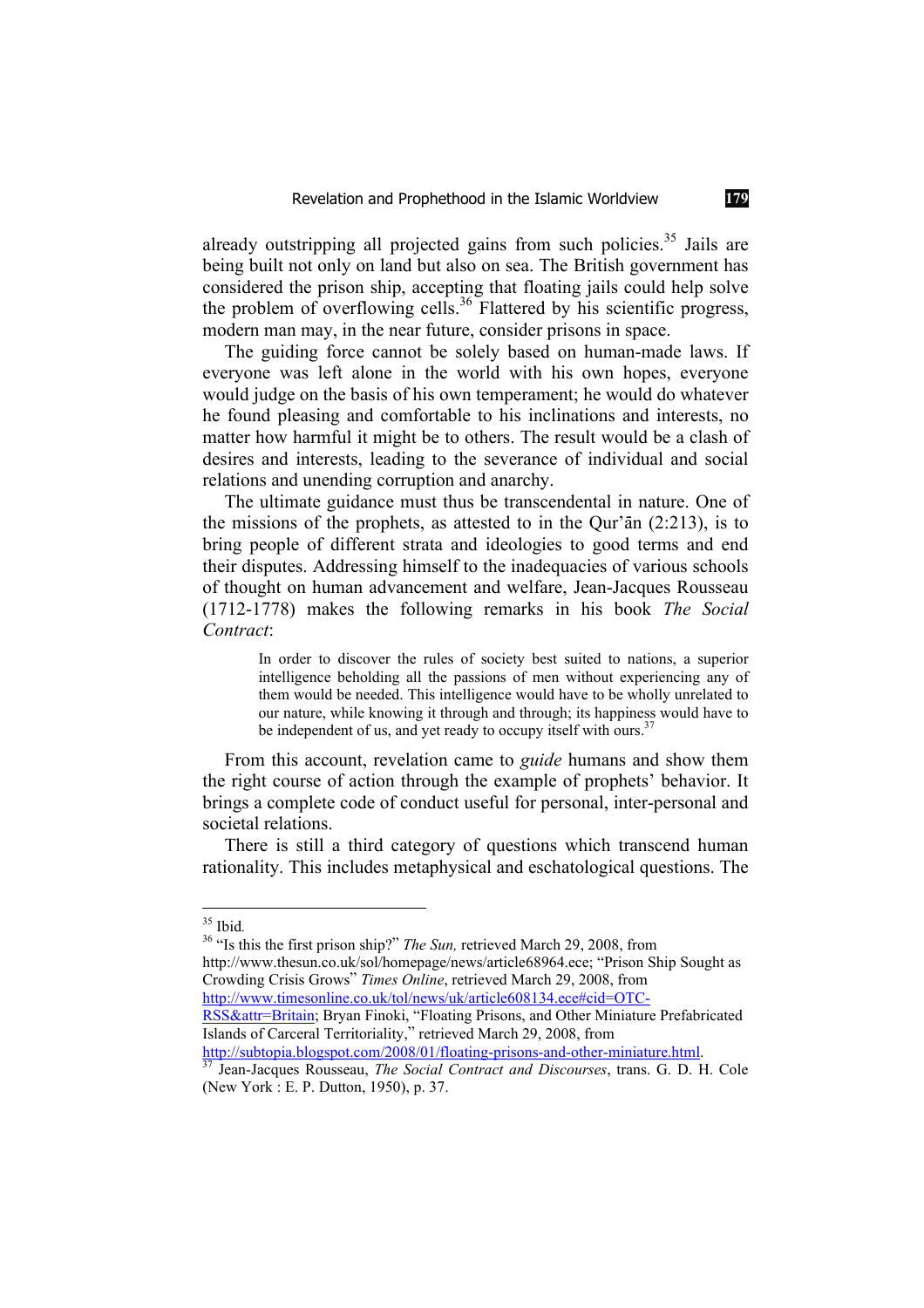unity of God, the existence of angels, the creation of the universe, and the coming of the hereafter are matters that transcend unassisted reason.38 As Said Nursi (1873-1960) points out, the eternity of God cannot be known without revelation sent through the prophets:

> It is the prophets and revealed books that make manifest the words and decrees of the Being Who, from behind the world of the unseen that is veiled by the cosmos, speaks, talks, and emits His commands and prohibitions. Just as the life existent in the cosmos bears decisive witness to the necessary existence of the Living and Eternal One, so too does it point to and indirectly confirm the pillars of belief in the sending of messengers and the revelation of scriptures, for these are the rays, the manifestations, and the relations of that eternal life.<sup>39</sup>

Regarding this category, the function of revelation is *to inform* and provide ultimate answers.<sup>40</sup>

At all three levels—*confirmation, guidance and information* revelation is necessary. If humans are not led by revelation into a right way of using their reason, in arguing from effects to causes, etc., they would forever remain in the most doubtful situations and uncertainties. Without it, mankind will perpetually remain in the most woeful doubt, especially with respect to those things beyond the rational ambit. That is why the essence of revelation and prophethood has been described as a blessing for humankind "*We have not sent you except as a mercy for the whole world*" (21:107). As Fazlur Rahman (1919-1988) remarks, "God's mercy reaches its logical zenith in 'sending Messengers,' 'revealing Books,' and showing man 'the Way'."<sup>41</sup> Said Nursi explains that critical questions of the existence of the universe and human destiny cannot be known without revelation from God to humankind through His messengers:

> Is it at all possible that the Lord of the cosmos should not solve, by means of a messenger, the complex talisman of the aim and purpose of all the changes that take place in the cosmos, and the riddle contained in the three difficult questions posed by all beings: "What is our origin? What is our destination? What is our purpose?" Is it at all possible that the Glorious Maker Who makes Himself known to sentient beings by means of His fair creation, and Who makes himself loved by means of His precious bounties, should not also communicate to sentient beings, by means of a messenger, what His pleasure

<sup>&</sup>lt;sup>38</sup> Al-Māwardī, *A'lām al-Nubuwwah*, p. 51.<br><sup>39</sup> Said Nursi, *The Words, Tenth Word*, trans. Sukran Vahide (Cagaloglu, Turkey: Sozler Publications, 1992), p. 122.

<sup>&</sup>lt;sup>40</sup> On these three categories, see al-Ghazālī, *Ma'ārij al-Qudus*, pp. 57-58.<br><sup>41</sup> Fazlur Rahman, *Major Themes of the Qur'ān*, p. 9.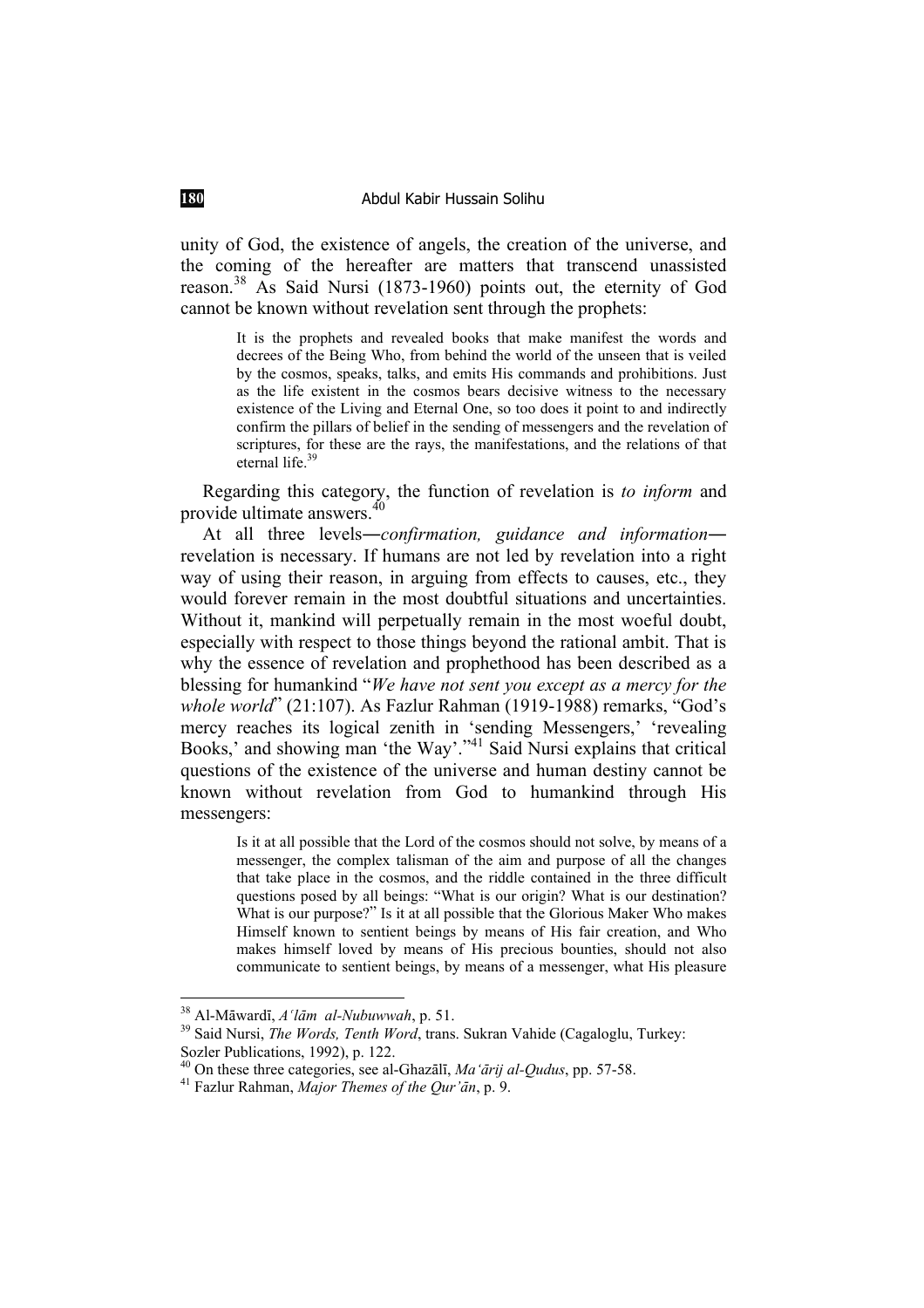desires of them in exchange? Is it at all possible that God should create mankind in a form predisposing it to suffer the consciousness of multiplicity but also containing the ability to engage in universal worship, without at the same time wishing to turn it away from multiplicity to unity, by means of a teacher and guide<sup>42</sup>?

Therefore, the purpose of the prophetic mission is to guide people to the right path as well as to bring them happiness, salvation, goodness and prosperity. The Qur'an underscores two important responsibilities of the prophets. The first is to inform about the nature of God, His attributes, His acts of creation, and the shape of things to come at the end of the days. The purpose of this part is recognition of the unity of God and growing closer to Him. On the general mission of all prophets, the Qur'ān says:

> *For We assuredly sent amongst every People a messenger, (with the Command), "Serve Allah, and eschew Evil". Of the People were some whom Allah guided, and some on whom error became inevitably (established). So travel through the earth, and see what was the end of those who denied (the Truth* (16:36; see also 39:65-66).

The prophets came to convey to human beings divine knowledge, free of all forms of illusion and error. They proclaimed a series of truths which a person would never have attained with his unaided reason. The supreme ideal of the prophets  $(\circledast)$  is to nurture the human spirit in such a way that it reaches a higher truth and ascends toward ethical values, guiding him to a path that leads to eternity. Shining forth in the darkness, they have come forth to struggle against the sources of corrupt belief and misguidance, and to guide the most sacred and beautiful manifestation of the human spirit to its true and proper course. They rescue the human being from shameful forms of worship that are not worthy of his lofty station, and hold him back from all forms of erroneous thought and deviance that arise in his search for God. They liberate him from the confines of ignorance to the region of light and perception.<sup>43</sup> The Our' $\bar{a}$ n states:

O People of the Book! There has come to you our Messenger, revealing to you much that you used to hide in the Book, and passing over much (that is now unnecessary): There has come to you from Allah a (new) light and a perspicuous Book. With it Allah guides all who seek His good pleasure to ways of peace and safety, and leads them out of darkness, by His will, unto the

<sup>42</sup> Nursi, *The Words, Tenth Word*, Introduction, p. 73. 43 Lari, *The Seal of the Prophets and His Message*, pp. 11-12.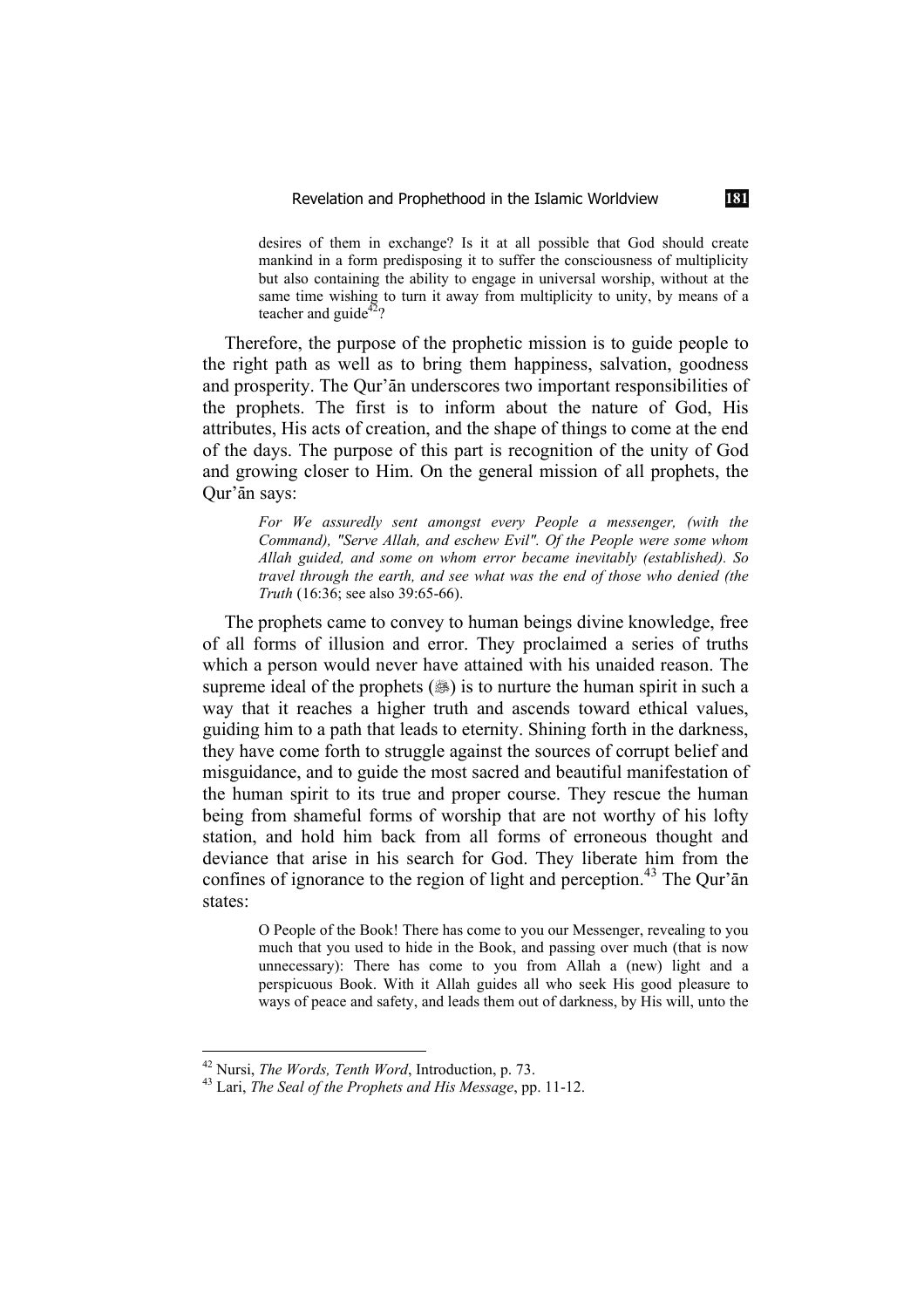light, and guides them unto a straight path. (5:15-16; see also 14:1; 14:5; 2:257; 33:43; 57:9; 65:11).

### *Unity of Revelation and Indivisibility of Prophethood*

Universality of the phenomenon of prophethood is unique to the Islamic conception of it. According to the Qur'anic narration, the human race began from one man:  $\bar{A}$ dam ( $\equiv$ ) from whom the family of man grew and multiplied  $(4:1)$ .  $\bar{A}$ dam, being the first man on earth, was also the first prophet of God (...). He received revelation from God, to be conveyed to his descendants. Among his progeny there were some who followed the divine teachings, and there were others who were swayed away from their father's teachings. This latter group of people worshipped different forces of nature. Some began to worship the stars, the moon and the sun, while others took to the worship of trees, animals, rivers, etc. Every kind of evil custom grew; many evils began to be considered right, and many right things were either ignored or condemned as wrong.<sup>44</sup>

The fact is that, after a long break of revelation, humankind tends to be forgetful and overwhelmed with superstitions, myths and all types of false notions.<sup>45</sup> Within such circumstances, God raised prophets among every nation. "*To every people (was sent) a messenger"* (Q: 10:47), "*and there never was a people without a warner having lived among them (in the past)."* (Q: 35:24).

It is obvious that the Our'an does not give an account of all God's messengers and, by implication, their messages. Some of them were mentioned in the Qur'an while others were not "*And certainly We sent messengers before you; there are some of them that We have mentioned to you and there are others whom We have not mentioned to you*" (Q: 40:78). But it is clear that the most celebrated prophets are those whose own stories and those of their people have been told and retold in the  $Our<sup>7</sup>an<sup>46</sup>$  It must be added that although prophecy is indivisible (Q: 2:136), the Qur' $\bar{a}$ n makes it clear that not all prophets are equal, for " $\dot{W}e$ *have made some messengers more excellent than others"* (Q: 2:253).

<sup>&</sup>lt;sup>44</sup> Ibn Abī al-'Izz al-Hanafī, *Sharḥ al-'Aqīdah al-Taḥāwiyyah* (Beirut: al-Maktab al-Islāmī, 1391 AH), p. 77; Abul A'lā Mawdūdī, *Towards Understanding Islam* (London: Islamic Foundation, 1990), pp. 37-39.

<sup>&</sup>lt;sup>45</sup> Abdul Kabir Hussain Solihu, "Understanding the Qur'ān in the Light of Historical Change," *Islamic Studies*, vol. 42, no. 3 (2003), p. 402.

<sup>&</sup>lt;sup>46</sup> Fazlur Rahman, *Major Themes of the Qur'ān*, p. 82.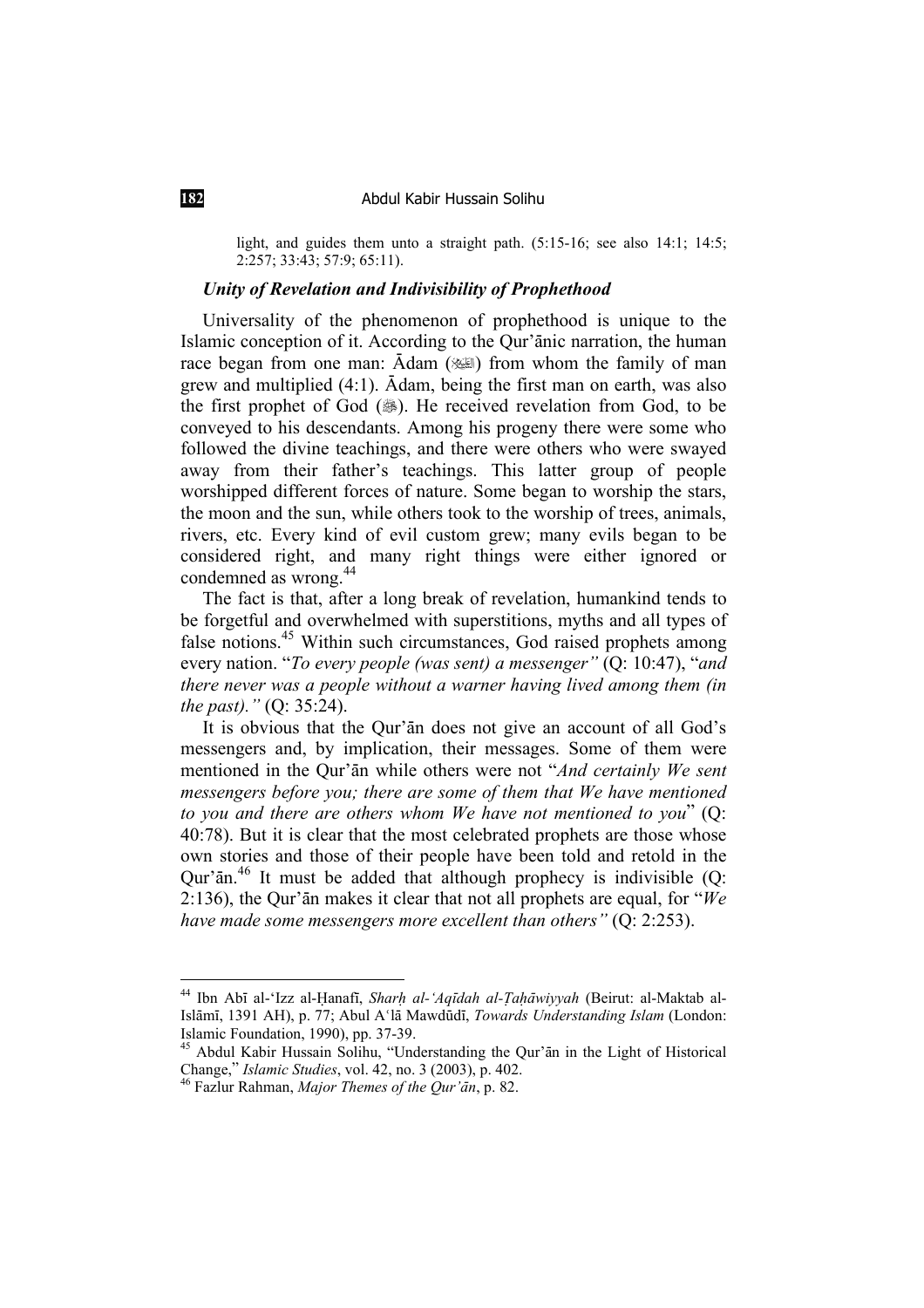The temporal nature of revelation embodies the concept of progressive disclosure as well as periodic reaffirmation.<sup>47</sup> Each messenger of God reminded his people of the lesson they had forgotten; and each brought legal codes tailored to the needs and the stage of culture of the people to whom he was sent. In other words, the particular teachings of each prophet were determined by the kind of predicaments he was trying to tackle. For example, Prophet Lut combated the perverse acts of sodomy of his nation  $(11:77-83; 15:61-74)$ , Prophet Shu'ayb fought the economic and social corruption of the people of Madyan  $(7:85-86; 11:84-86)$  and Prophet Musa fought the socio-political corruption and infanticide of Fir'awn and his minions (28:40).

Despite their relative differences, their messages were the same in their fundamentals. All messengers of God did away with all customs of ignorance and taught their people the right course of action. They preached adherence to a life of piety, goodness and peace. They also preached belief in life after death with its just mechanism of reward and punishment and, most important of all, belief in the unity of God, the only entity with a right to be worshipped. All others are "false gods" who can claim no share in divinity; anyone else is God's servant ('abd) and necessarily under His law and command.<sup>48</sup> Speaking on behalf of God's messengers, Prophet Muhammad (.) declares the universal divine unity: "The best thing I and the prophets before me have said is: 'There is no god but Allah, alone, without any partner'."49 Therefore, no true prophet ever called others to worship him or to worship other gods besides the One True God, known in Our'anic terminology as 'Allah' (S.W.T).

The unity of religion and indivisibility of prophethood are central to Islamic teachings. The Qur'an maintains that the message brought by all messengers of God was Islam, the unconditional submission and surrender to the Will of God. (See, for example: 2:128-136; 3:52, 65-67; 5:111; 10:72, 84; 12:101, 27:31, 38, 44; 51:35-36). That is why, after mentioning the names of eighteen prophets in Sūrat al-An'ām, Prophet Muhammad (.) was asked to follow their guidance and way of submitting to God, *(Those were the (prophets) who received Allah's* 

 $47$  Zaki, "The Concept of Revelation in Islam," p. 73.

<sup>&</sup>lt;sup>48</sup> Ahmad bin 'Abd al-Halīm Ibn Taymiyyah, *Kitāb al-Nubuwwā*t (Beirut: Dār al-Qalam, n.d.), p. 188; Fazlur Rahman, *Major Themes of the Qur'ān*, p. 83.<br><sup>49</sup> Imām Mālik, *al-Muwaṭṭa'*, ed. Muḥammad Fu'ād ʿAbd al-Bāqī (Egypt: Dār Ihyā' al-Turāth

al-ʿArabī, n.d.), Kitāb al-Qur'ān, Bāb Mā Jā'a fī al-Du'ā', vol. 1, p. 214; Bāb Jāmiʿ al-Ḥajj, vol. 1, p. 422.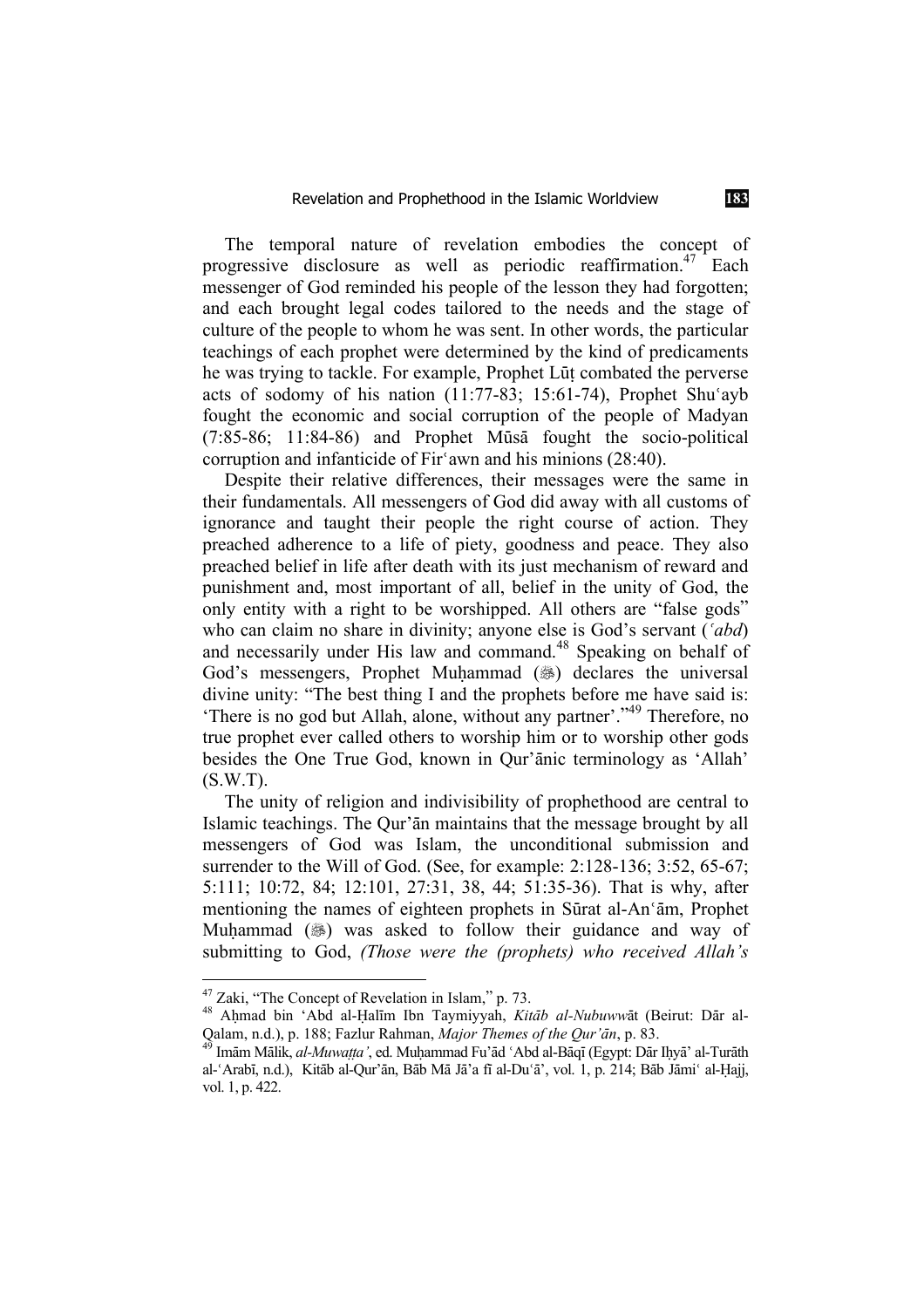*guidance, so follow their guidance)* (Q: 6:90). Not only that, but also all Muslims are required to believe in all messengers of God as well as their scriptures: "*The Messenger believes in what has been revealed to him from his Lord, and (so do) the believers; they all believe in Allah and His angels and His books and His messengers; We make no difference between any of His messengers"* (Q: 2:285, see also Q: 2:136; 3:84). However, since the true personalities of these prophets (peace be upon them) and the content of the scriptures they were sent with are often at variance with those presented in the Old and New Testaments, Muslims are obliged to uphold the Qur'an's account of these prophets.

On this divinely based frame of reference, prophethood was brought to an end through Prophet Muḥammad (...). The revelation of the Qur'an began to come to him on a lonely and meditative night in the Cave of Hirā' on Jabal al-Nūr (the Mount of Light) in Makkah. The archangel Gabriel stood before him and commanded him to read (96:1-5). The revelation to Prophet Muhammad continued for approximately 23 years.

Though he was one out of many messengers of God, Prophet Muhammad is declared in the Our'an to be the last prophet: *"Muhammad is not the father of any of your men, but (he is) the Messenger of Allah, and the Seal of the Prophets*" (33:40). Prophet Muhammad () himself testifies to this finality: "The chain of messengers and prophets has come to an end. There shall be no messenger nor prophet after me;<sup>"50</sup> "I am the last in line of the prophets of God. $5.51$ 

With the closure of the office of prophethood, divine revelation to humankind, too, came to an end. That is because to be a messenger of the divine revelation (*rasËl*), one has to be a prophet first, as the divine revelation is not communicable to any ordinary man. Islam firmly upholds that divine revelation began with God's revelation to Prophet  $\bar{A}$ dam for the guidance of human beings and continued through the ages, to be stopped finally and forever with God's revelation to Prophet Muhammad because God has completed His Will and perfected His true religion to humankind. History bears witness that no global religious movement has arisen since Islam—not that there have been no

<sup>&</sup>lt;sup>50</sup> Muhammad ibn 'Īsā al-Tirmidhī, *Sunan al-Tirmidhī*, ed. Aḥmad Muḥammad Shākir et al. (Dār Ihyā' al-Turāth al-ʿArabī, n.d.), Kitāb al-Ru'yah, Bāb dhahabat al-Nubuwwah, vol. 4, p. 533.

<sup>&</sup>lt;sup>51</sup> Muslim, *Şaḥīḥ Muslim*, ed. Muḥammad Fu'ād ʿAbd al-Bāqī (Beirut: Dār Iḥyā' al-Turāth al-ʿArabī, n.d.) Kitāb Ḥajj, Bāb Faḍl al-Ṣalāh bi-Masjīday Makkah wa al-Madinah), vol. 1, p. 1012.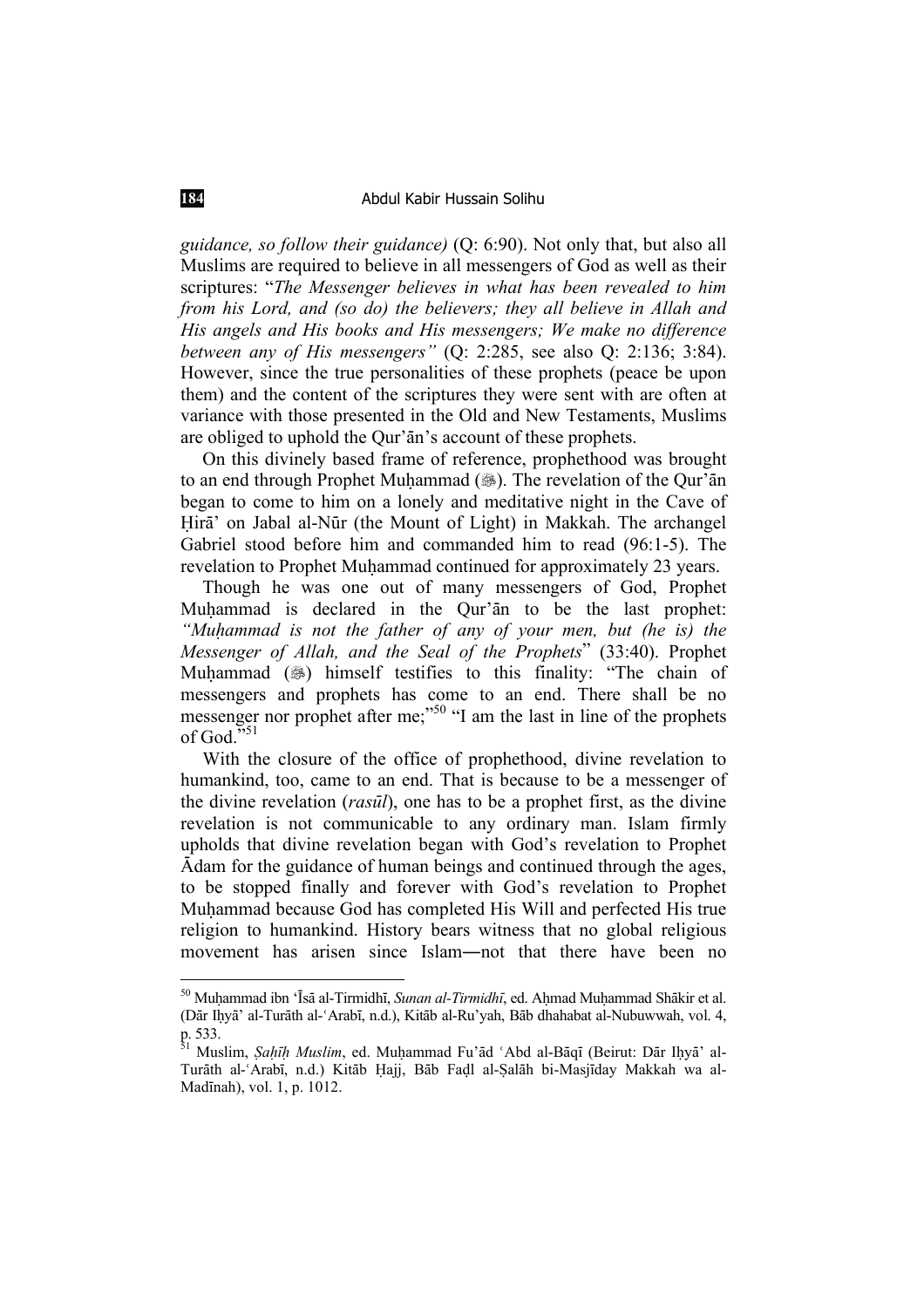claimants, but there have been no successful claimants.<sup>52</sup> The claim to prophethood and continuous revelation until the Last Day as proclaimed by, for example Mirza Ghulam Ahmad of Oadian  $(1835-1908)^{53}$  and Ayah Pin  $(b. 1940)$ ,  $^{54}$  is heretical, untenable and off course.

By bringing prophethood and revelation to a close, Islam has not deprived the world of divine blessing which was available to previous generations. As stated above, the purpose of sending a prophet to a nation was to make known the divine will. That purpose has been

<sup>&</sup>lt;sup>52</sup> Fazlur Rahman, *Major Themes of the Qur'ān*, p. 81.<br><sup>53</sup> Born in Qadian, India, Mirza Ghulam Ahmad (1835-1908), the founder of the Ahmadiyya Community, believed that Prophet Muhammad was the Last law-bearing prophet, but that non-law-bearing prophethood, subservient to Prophet Muhammad's law remained open. He claimed to be a prophet, a follower of Prophet Muhammad and the Promised Messiah who constantly received revelation from God. See Mirza Ghulam Ahmad, *ÖarËrat-ul-Imam* [The Need for the Imam] (Islamabad: Islam International Publications Ltd, 2007, Urdu text first published in 1898), pp. 42, 51-52, Retrieved February 1, 2009 from

http://www.alislam.org/library/books/TheNeedForTheImam.pdf; *Khataman Nabiyyeen* (London, 1982), pp. 1-4, Retrieved February 1, 2009 from http://www.alislam.org/library/books/Khataman-Nabiyyeen-20080611MN.pdf. For more on Ahmadiyya's doctrines, see *Prophecy Continuous: Aspects of Ahmadi Religious Thought and Its Medieval Background* (Berkeley: University of California Press, 1989); S. Abul Hasan Nadwi, *Qadianism:A Critical Study*, trans. Zafar Ishaq Ansari (Islamabad: Da'wah Academy, International Islamic University, reprint 1990, 1965); Abul A'lā Mawdūdī, *The Qadiani Problem* (Lahore: Islamic Publications, 1979).

<sup>&</sup>lt;sup>54</sup> Born in 1940 in Kampung Besar Bachok, Kelantan, Malaysia, Ayah Pin, formerly known as Ariffin Mohammed, is the founder of the "Sky Kingdom", a quasi-religious commune located in the eastern Malaysian state of Terengganu. He claimed to be a prophet, the Mahdi, having been visited several times by the holy angel Gabriel, and to be the reincarnation of the holy figures in the world's major religions: Hinduism, Buddhism, Christianity and Islam. Ayah Pin's ideology focuses largely on spiritual matters. In his sermons, he declared that the Sky Kingdom had given him the power and right to unite people of the "whole world" irrespective of their religions. Ayah Pin was declared an apostate for leaving Islam and spent 11 months in jail in 2001 for his activities. In 2005 his commune was demolished by the government of Malaysia. As of 2008, he remained in exile in Narathiwat, southern Thailand. See "Ayahpin," Retrieved February 1, 2009 from http://www.theskykingdom.blogspot.com; "Sky Kingdom," Retrieved February 1, 2009 from http://en.wikipedia.org/wiki/Sky\_Kingdom; Steven Daniel, "Elusive Cult Leader Ayah Pin in south Thailand (Update)*, The Star Online*, Thursday November 13, 2008, Retrieved February 1, 2009 from

http://thestar.com.my/news/story.asp?file=/2008/11/13/nation/20081113163048&sec=nation. For more on Ayah Pin's ideology, see Wan Mohd Azam Wan Mohd Amin, *Ajaran Sesat* [Deviant Teaching] (Kuala Lumpur: International Islamic University Malaysia, 2008), pp. 12-24.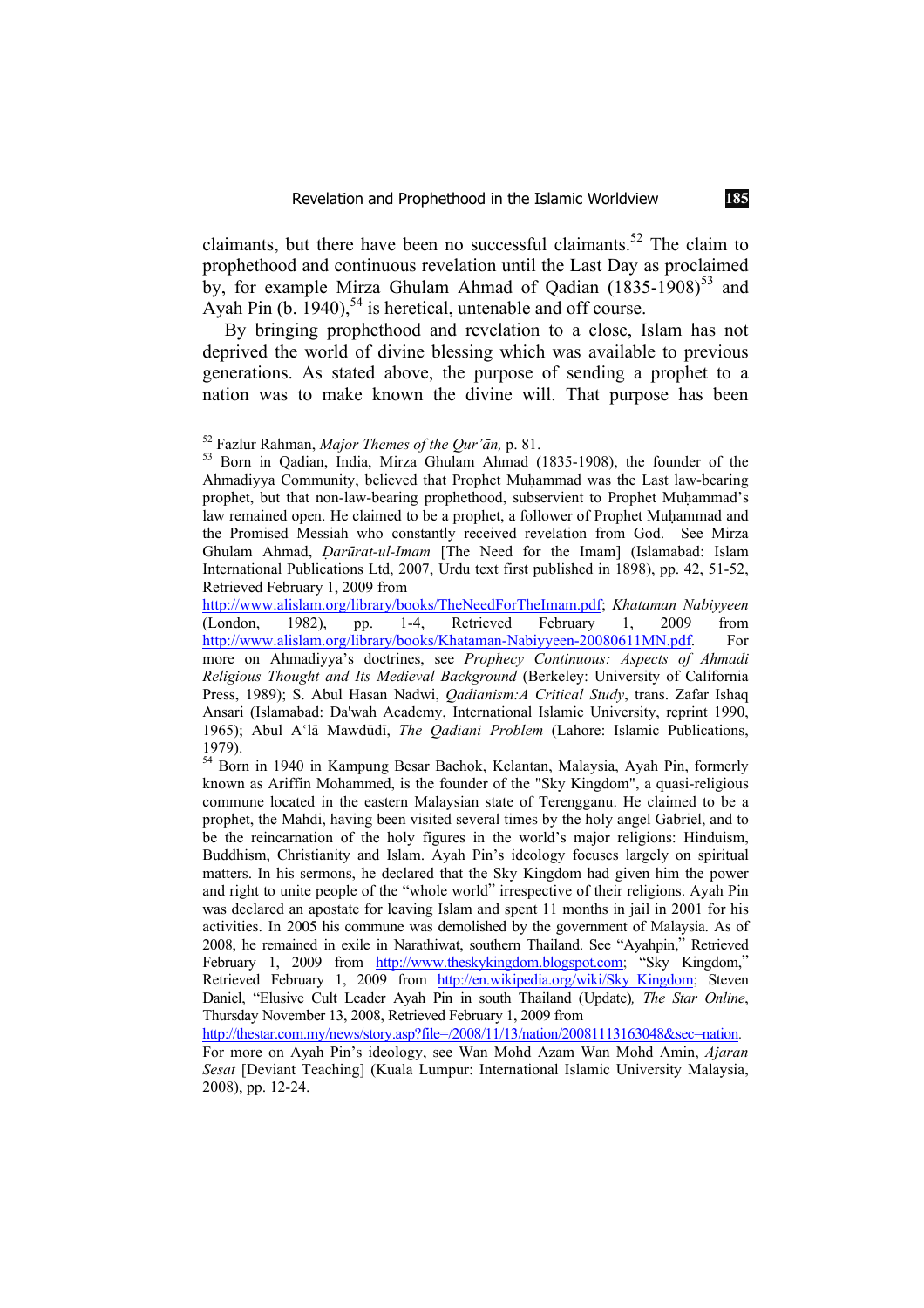brought to perfection through the World Prophet, whose message has met the requirements not only of seventh-century Arabia but also of all succeeding generations. Signalling the completion of heavenly religions, the Qur'an unequivocally declares: "*This day have I perfected your religion for you, completed My favour upon you, and have chosen for you Islam as your religion"* (5:3).

The perfection of religion and the completion of the prophethood and revelation thus go hand in hand. It is untenable to argue, however, that this leaves humanity without the blessing of God. That is because the continuous existence of the Qur'an in its original form, besides the authentic Prophetic *hadīth*, assures continuous divine providence to humanity. Moreover, it is this availability of the Qur'an in its original form that makes a new religion or code of life unnecessary; that is, as long as the Qur'an continues to remain in its pure form, its social and ethical teachings can be reinterpreted and then extrapolated to the unfolding events in human social history.<sup>55</sup> The Prophet ( $\circledast$ ) is reported to have said "There are two things by which—if you adhere to both of them—you will never go astray: the Book of God and the Sunnah of His Prophet."<sup>56</sup> While the divine message continues to be relevant, a new prophet is no longer needed, as will be demonstrated in the next section.

## *The Relevance of the Prophetic Message to the Modern Age*

Several Muslim intellectuals have suggested that with and through Islam and its revealed book, humanity has reached rational maturity and, therefore, is no longer in need of further revelation. Prophets were appointed only to fulfil a special need. Abul  $A'$ lā Mawdūdī (1903-1979) identifies four conditions under which the prophets have been sent to the world. Firstly, there was need for a prophet to be sent unto a certain nation to which no prophet had been sent before and no message brought by the prophet of another nation could have reached those people. Secondly, there was a need to appoint a prophet because the message of an earlier prophet had been forgotten by the people, or the teachings of the former prophets had been corrupted and hence it had become impossible to follow the message brought by that prophet. Thirdly, the

<sup>&</sup>lt;sup>55</sup> Solihu, "Understanding the Our'ān in the Light of Historical Change," p. 401; n.a., "Perfection of Religion and Completion of Prophethood," *Majallat al-Azhar*, vol. 46, no iii (1974), p. 8.

<sup>&</sup>lt;sup>56</sup> Ibn ʿAbd al-Barr al-Numayrī. *al-Tamhīd*. eds. Mustafā ibn Ahmad al-ʿAlwī and Muhammad 'Abd al-Kabīr al-Bakrī (Morocco: Wizārat 'Umūm al-Awqāf wa al-Shu'ūn al-Islāmiyyah, 1387 AH), vol. 24, p. 331.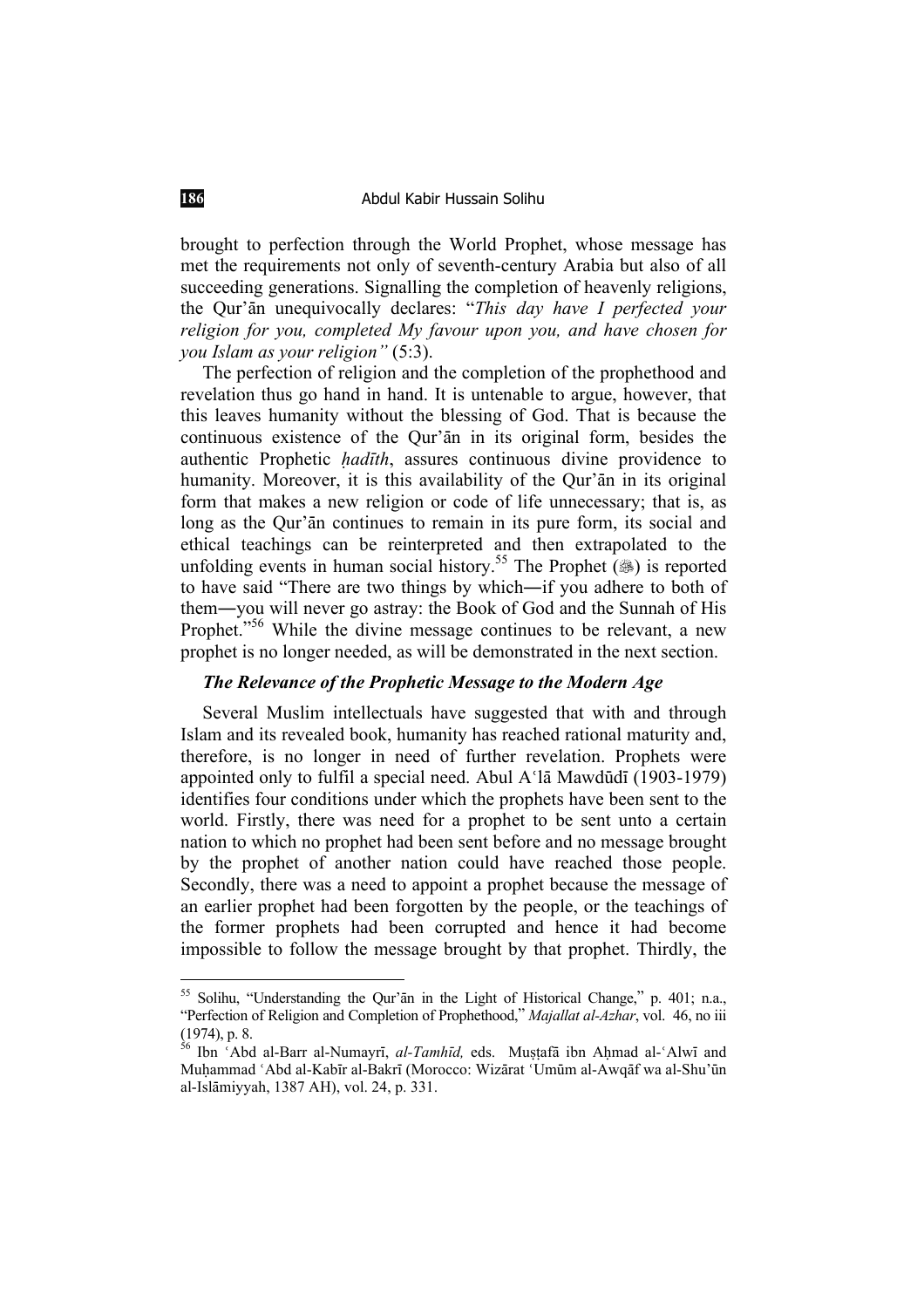people had not received the complete mandate of Allah (S.W.T) through a former prophet; hence succeeding prophets were sent to fulfil the task of completing the religion of Allah (S.W.T). Fourthly, there was need for a second prophet to share the responsibility of office with the first prophet.<sup>57</sup>

None of the needs mentioned above remains to be fulfilled after the advent of Prophet Muhammad. The Qur'an acknowledges that every prophet was sent to a single nation (14: 4-6; 35: 24; 10: 47). Though prophethood was a universal phenomenon, in each particular case the scope of preaching of every prophet was limited to his own people. With the advent of Prophet Muhammad, however, the day of national prophets was over. The Qur'an says that Prophet Muhammad (...) has been sent as a bearer of instructions for the whole mankind, "*We have not sent you but as a universal (Messenger) to men, giving them glad tidings, and warning them"* (34:28); "*And We have not sent you but as a mercy to the worlds*" (21:107; see also 25:1; 7:158). The cultural history of the world bears testimony to the fact that since the advent of Prophet Muhammad  $(\circledast)$  up to the present time such conditions have always prevailed in the world which were conducive to transmitting his message to all nations at all times. It follows, therefore, that different nations no longer need different prophets after the time of Prophet Muhammad (....

Furthermore, the divine message of the Qur'an brought by Prophet Muḥāmmad (3) is extant in its original and pure form. The message has suffered no process of distortion or falsification. Not a single word has been added to or expunged from the Our'an which the Prophet brought unto the world from Almighty Allah (S.W.T), nor can anyone make additions to or delete anything from it. The eternal preservation of the Qur'Én has been divinely assured "*We have, without doubt, sent down the Message; and We will assuredly guard it (from corruption"* (15:9). In this way the second need that causes prophets to be sent unto the world has also been fulfilled.

Thirdly the Qur'an clearly affirms that God has finally completed His divine Mission through the agency of Prophet Muhammad ( $\circledast$ ) (5:3). Hence, there is no room for a new prophet to carry the divine mission to completion, which makes the third condition inapplicable.

As regards the fourth condition, if a partner were really needed he would have been appointed in the time of Prophet Muhammad to share

<sup>&</sup>lt;sup>57</sup> Abul A'lā Mawdūdī, *Towards Understanding Islam*, pp. 58-60.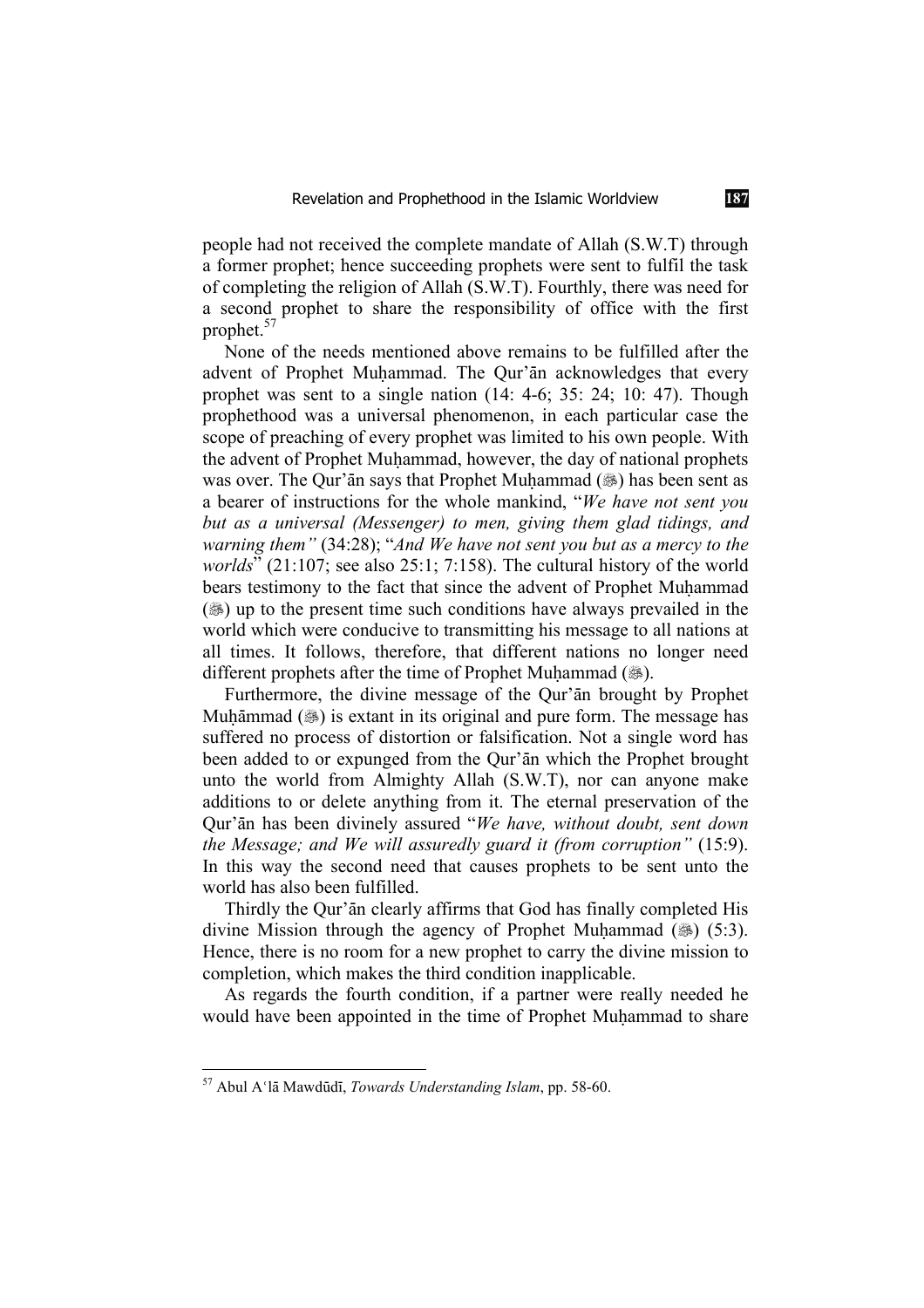the burden of his ministry. Since no co-prophet was appointed, this condition is also inoperative.58

Therefore, all possible needs for the transmission of divine revelations have now been fulfilled. Neither a law-bearing prophet nor a non-law-bearing prophet is needed after Prophet Muhammad (38). What is needed instead is reformation of religion and religious thought in the light of the Qur'an and authentic Prophetic *hadaths*. The onus of this regeneration has been shifted onto the shoulders of reformers. In one *hadīth*, the Prophet says: "God will send to this *Ummah* at the beginning of every century a scholar (or scholars) who will regenerate their religion for them<sup>"</sup>

As there is no need for a new message or a new messenger from God, the message brought by Prophet Muhammad  $(\circledast)$  is still relevant and as sorely needed today as it ever was. As man's moral maturity lags behind his intellectual enlightenment, which in turn is outstripped by his technical and material achievements, he is constantly in need of divine guidance. Indeed, man has not become mature in the sense that he can dispense with divine guidance.

True, the Qur'an was revealed in concrete historical settings where/when people were immersed in all types of immoralities. Polytheism, malpractice in trade, exploitation of the poor, and general irresponsibility toward family and society were the order of the day. The Qur'ān proffered practical solutions to those problems and laid down foundations upon which ultimate human concerns can be properly addressed. While it is true that the Our'an was directly dealing with the ongoing issues of the Arabian peninsula of the seventh century CE, it is also true that these acute problems were not peculiar to that context alone. They happened in the past and are still happening now in the present time (though in a more complex way); and there is no indication that they will cease to exist in the future. They are the human predicament. On this ground, the Qur'an is a response to the ultimate concerns of humankind.

#### *Conclusion*

Revelation in Islam is a blessing and mercy to humankind. Its content is not irrational. Had it been unintelligible or incomprehensible, it would

<sup>&</sup>lt;sup>58</sup> Ibid.<br><sup>59</sup> Abū Dāwūd Sulaymān bin al-Ash'ath, *Sunan Abī Dāwūd* (Beirūt: al-Maktabah al-'Ilmiyyah, 2001), vol. 4, p. 108.